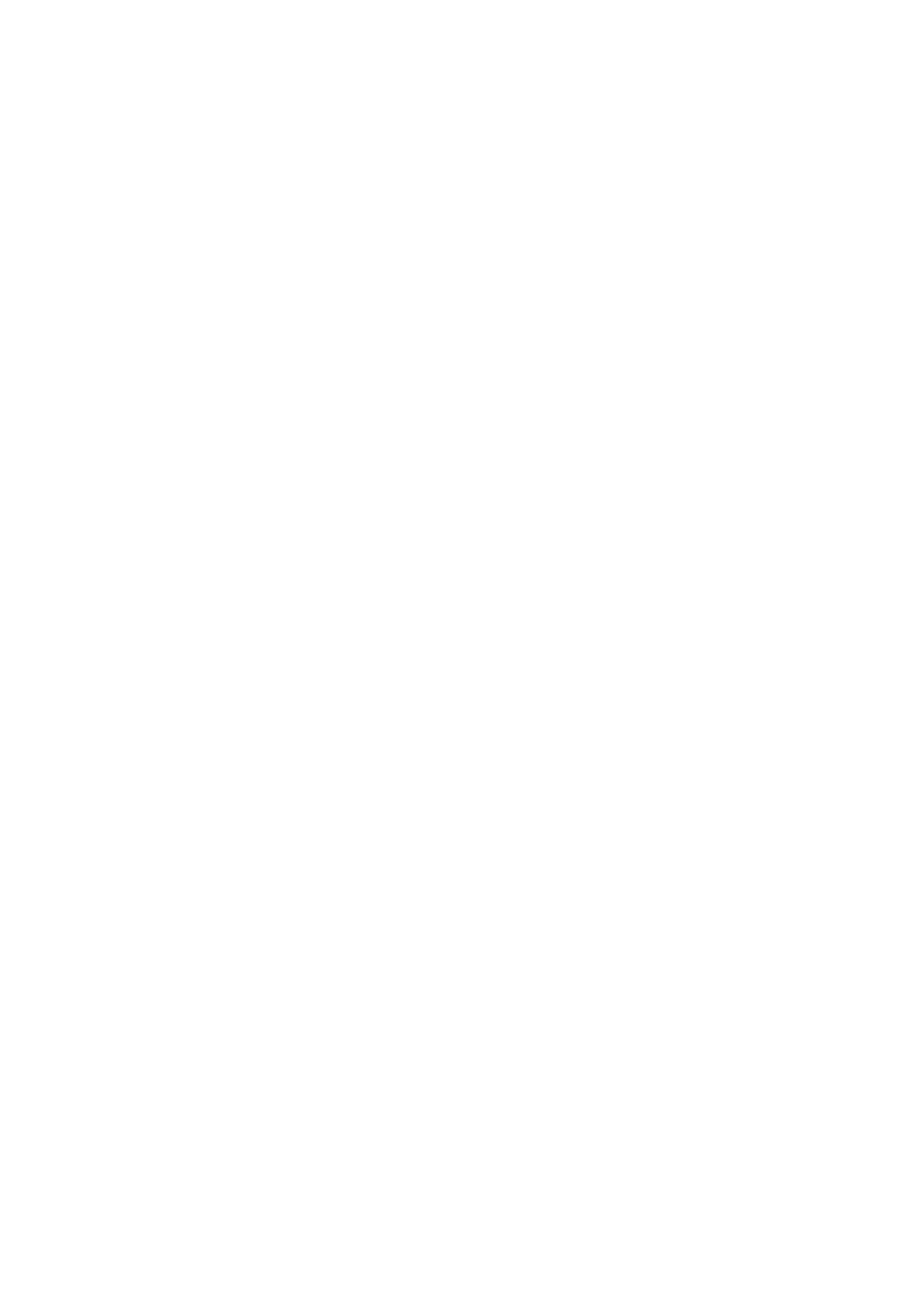

#### **About the Gas Industry Co.**

The Gas Industry Co was formed to be the co-regulator under the Gas Act.

As such, its role is to:

- recommend arrangements, including rules and regulations where appropriate, which improve:
	- the operation of gas markets;
	- access to infrastructure; and
	- consumer outcomes;
- administer, oversee compliance with, and review such arrangements; and
- report regularly to the Minister of Energy on the performance and present state of the New Zealand gas industry, and the achievement of Government's policy objectives for the gas sector.

#### **Authorship**

This paper was prepared by Tristan Meo of Gas Industry Co.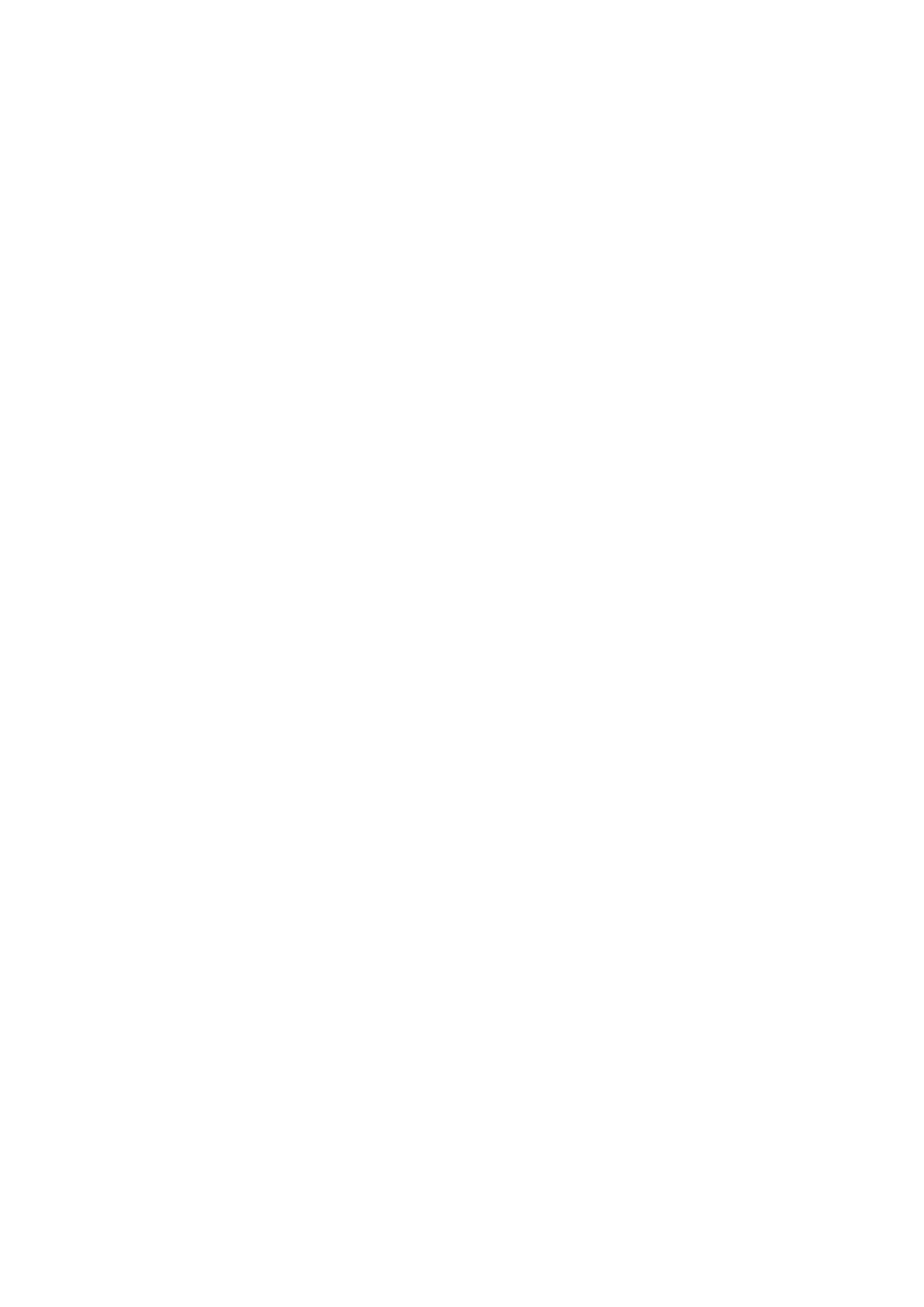# **Executive summary**

Gas Industry Co is recommending rules to establish a regime which will provide for more efficient and accurate allocation and reconciliation of downstream gas quantities (the 'Reconciliation rules'). An effective compliance regime is crucial to ensuring that the proposed Reconciliation rules achieve their purpose.

In May 2007, Gas Industry Co recommended that it establish a regime for enforcement of the Gas (Switching Arrangements) Rules 2008 (the 'Switching rules') through the Gas (Compliance) Regulations (the 'Compliance regulations'). The proposed Compliance regulations provide for:

- a Market Administrator which has responsibility for receiving notices of reported breaches of the rules, attending to administrative tasks, determining the materiality of breaches, and attempting to resolve any immaterial breach with the agreement of the parties.
- an Investigator who investigates material or unresolved immaterial breaches, endeavours to settle the matter, and refers settlements and unresolved breaches to the Rulings Panel.
- a one member Rulings Panel which approves or rejects settlements, determines unresolved breaches and orders remedies.

In its Statement of Proposal issued in September 2007, Gas Industry Co proposed that, in order to enforce compliance with the Reconciliation rules, the proposed Compliance regulations be amended to cover those rules. The proposed amendments:

- Add a reference to the Reconciliation rules to the purpose statement in regulation 3.
- Amend the definition of 'rules' in regulation 4 to include the Reconciliation rules.
- Insert the definitions of 'allocation agent' and 'allocation participants' into regulation 4.
- Require the allocation agent and auditors to notify the market administrator of alleged breaches.
- Include a provision limiting the liability of the allocation agent for breaches of certain rules.

These amendments were also briefly discussed at a recent industry workshop on the draft Reconciliation rules. A copy of the proposed amended Compliance regulations is attached as Appendix IV.

Gas Industry Co considers that the application of the amended Compliance regulations to the Reconciliation rules will provide a high degree of confidence that the rules will be adhered to, and thereby contribute to the better achievement of the Government's objectives for the retail sector of the gas industry. Accordingly, Gas Industry Co recommends that the Gas (Compliance) Regulations be amended as set out in Appendix IV of this recommendation.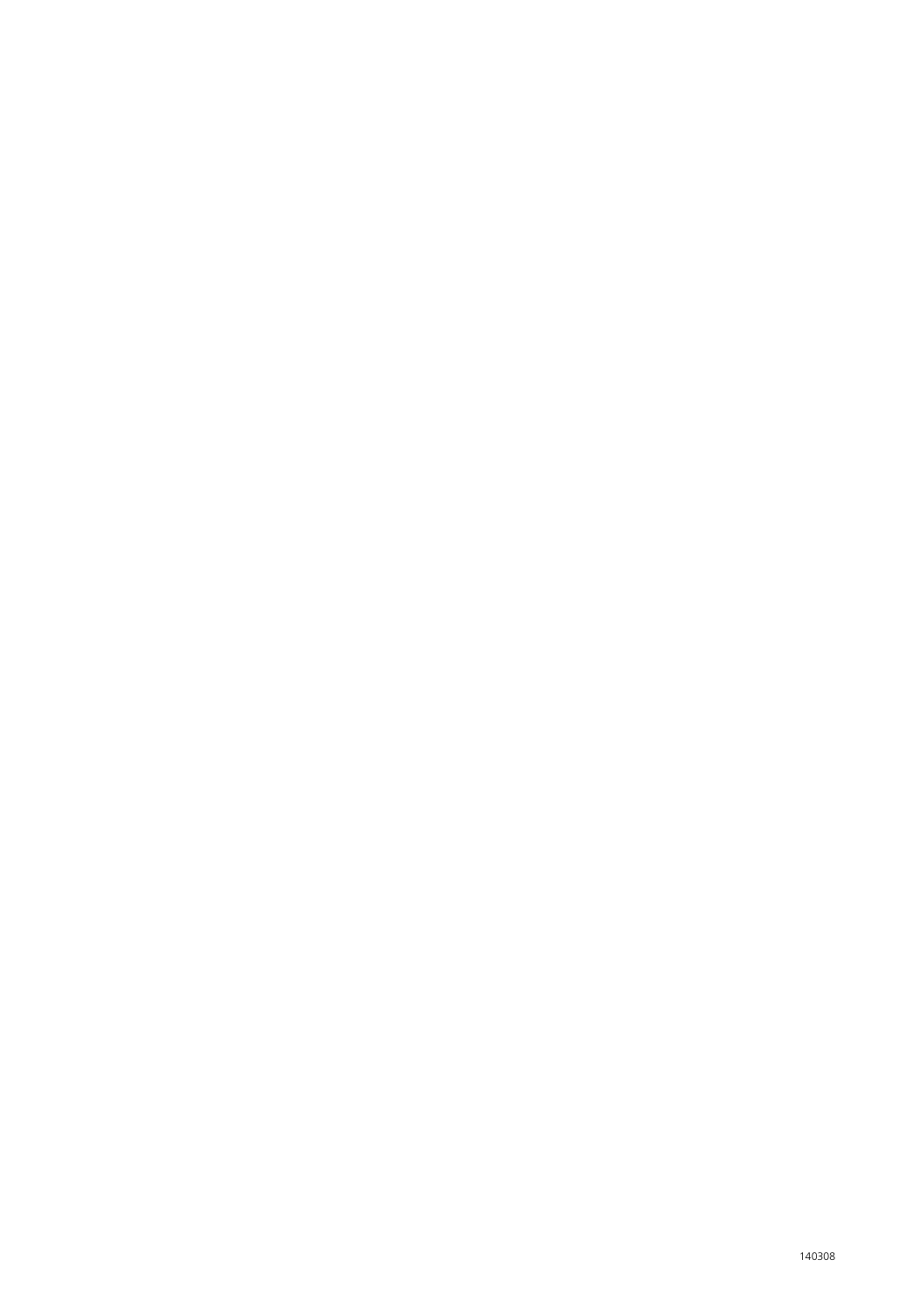### **Contents**

| 1<br>1.1<br>1.2 | <b>Introduction</b><br>Purpose<br>Background                 | 1<br>1<br>$\overline{2}$ |     |                                  |   |
|-----------------|--------------------------------------------------------------|--------------------------|-----|----------------------------------|---|
|                 |                                                              |                          | 2   | Process to establish regulations | 3 |
|                 |                                                              |                          | 2.1 | Legislative powers               | 3 |
| 2.2             | Legal requirements when recommending rules or<br>regulations | 4                        |     |                                  |   |
| 2.3             | Rules or regulations                                         | 6                        |     |                                  |   |
| 3               | <b>Statement of Proposal and Assessment</b>                  | 8                        |     |                                  |   |
| 3.1             | Statement of proposal                                        | 8                        |     |                                  |   |
| 3.2             | Assessment                                                   | 8                        |     |                                  |   |
| 4               | <b>Consultation</b>                                          | 10                       |     |                                  |   |
| 5               | <b>Potential Risks</b>                                       | 12                       |     |                                  |   |
| 6               | <b>Gas Act Objectives</b>                                    | 13                       |     |                                  |   |
| 6.1             | General objectives                                           | 13                       |     |                                  |   |
| 6.2             | Objectives for compliance and enforcement                    | 15                       |     |                                  |   |
| 7               | <b>Other issues</b>                                          | 16                       |     |                                  |   |
| 7.1             | Consultation with Ministry of Economic Development           | 16                       |     |                                  |   |
| 7.2             | Communications                                               | 16                       |     |                                  |   |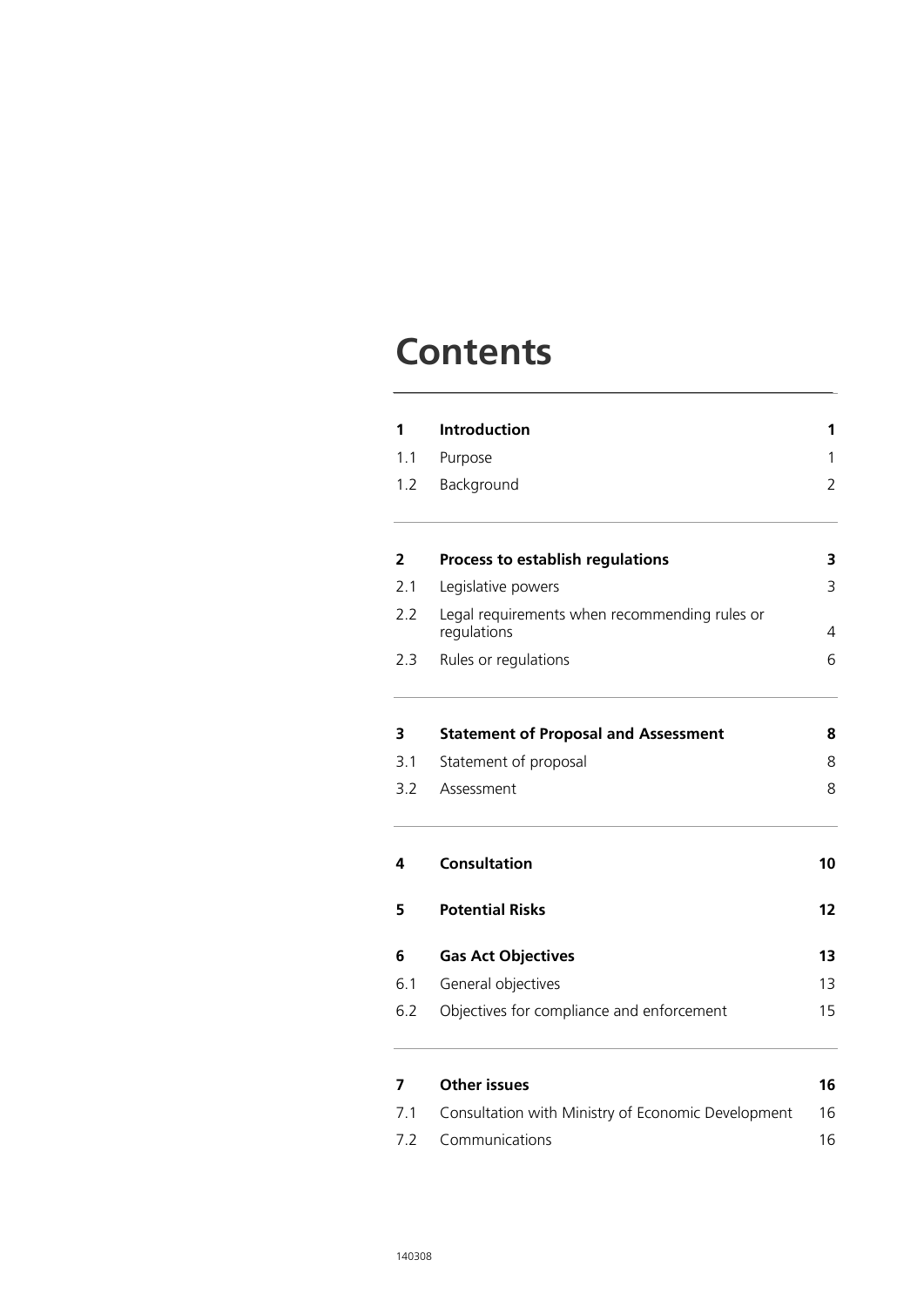| 8                                                                       | Recommendation                             |    |
|-------------------------------------------------------------------------|--------------------------------------------|----|
| <b>Appendices</b>                                                       |                                            | 18 |
|                                                                         | Appendix I: List of stakeholders consulted | 19 |
|                                                                         | <b>Appendix II: Notice for Gazette</b>     | 21 |
|                                                                         | <b>Appendix III: Notice for website</b>    | 23 |
| Appendix IV: Recommended amended Gas (Compliance)<br><b>Regulations</b> |                                            | 25 |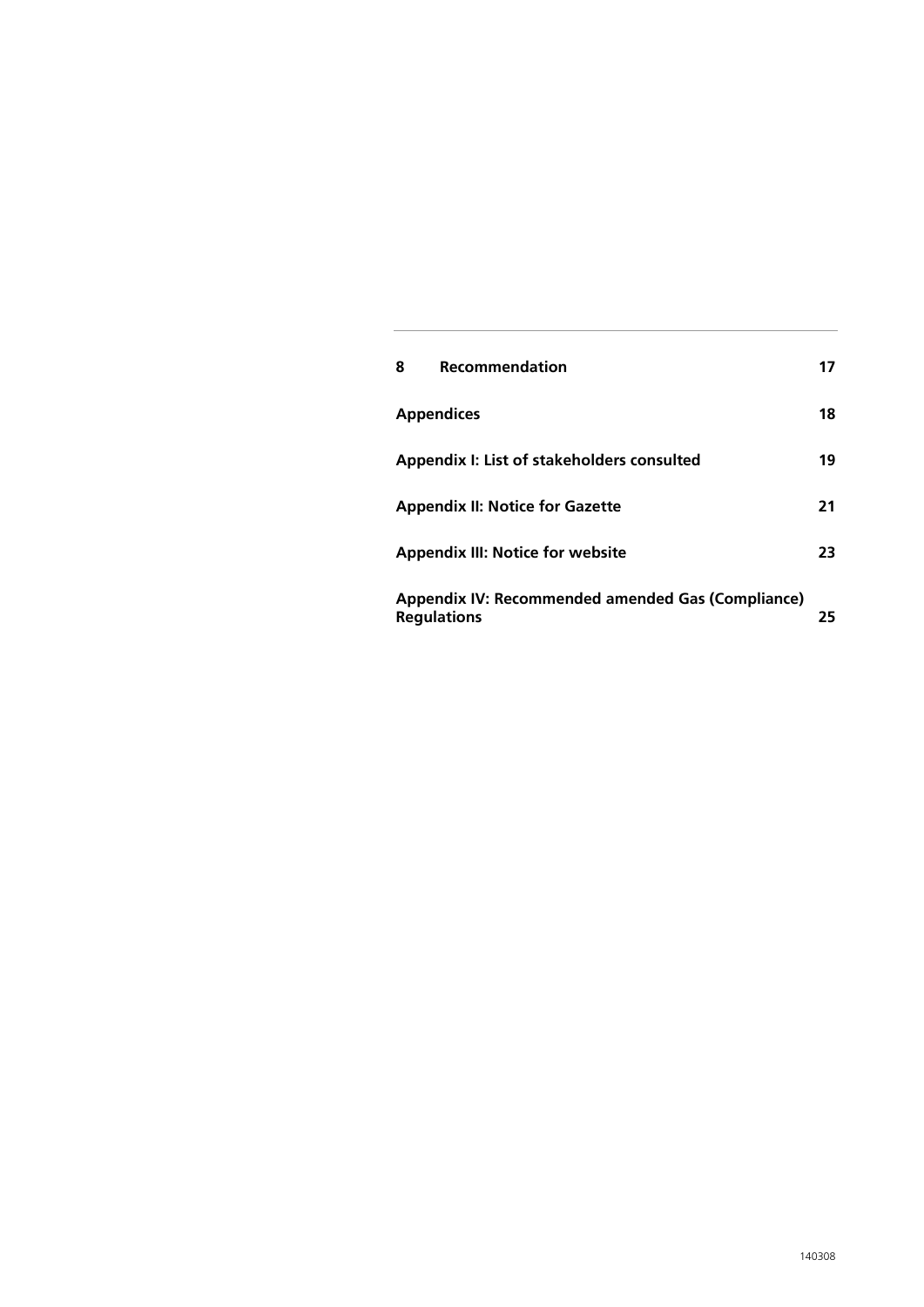# **1 Introduction**

#### **1.1 Purpose**

This recommendation accompanies a recommendation by Gas Industry Co to the Minister of Energy for rules relating to the reconciliation and allocation of downstream gas quantities: the Gas (Downstream Reconciliation) Rules.

Gas Industry Co is recommending rules to establish an allocation and reconciliation regime which will:

- Implement a number of mandatory information quality measures;
- Provide for the appointment of a single downstream allocation agent by Gas Industry Co;
- Establish that the month end daily allocation service will be performed using a specified global methodology on all gas gates to ensure that gas quantities and UFG are more fairly and accurately allocated across all retailers;
- Provide for greater transparency through publication of a range of information, including UFG quantities;
- Mandate clear, transparent governance structures and related processes;
- Allow for the performance of audits and the establishment of a compliance regime; and
- Provide for the granting of exemptions by Gas Industry Co, where appropriate.

In order to achieve the purpose of the Reconciliation rules, it will be necessary for Gas Industry Co to be able to enforce compliance with them. In May 2007, Gas Industry Co made a recommendation to the Minister for Compliance regulations to enforce the recommended Switching rules. In January 2008, Gas Industry Co made a recommendation for rules requiring disclosure of certain information by owners of gas processing facilities (the 'Information disclosure rules'), which was accompanied by a recommendation to amend the Compliance regulations to cover those rules. The Compliance regulations, and amendments, are currently awaiting approval by the Minister before going through the formal regulation-making process.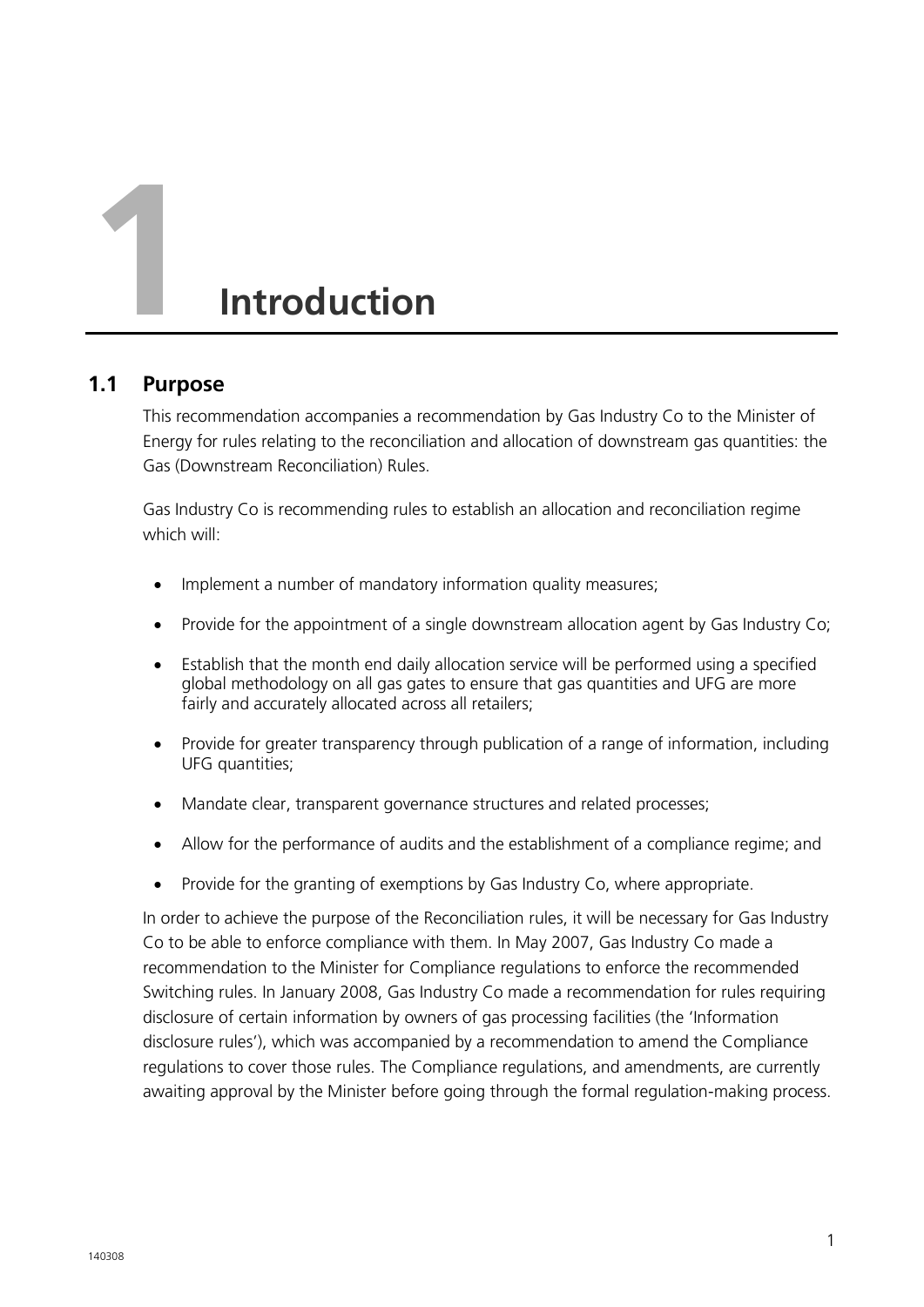This recommendation proposes that the Compliance regulations be further amended to cover the Reconciliation rules.

#### <span id="page-9-0"></span>**1.2 Background**

In its May 2007 recommendation, Gas Industry Co recommended that it establish, through regulations, a regime for enforcement of the proposed Switching rules. The work undertaken to design, and consult upon, the proposed compliance regime is set out in detail in the May 2007 recommendation.

The compliance regime is made up of:

- a Market Administrator which has responsibility for receiving notices of reported breaches of the rules, attending to administrative tasks, determining the materiality of breaches, and attempting to resolve any immaterial breach with the agreement of the parties.
- an Investigator who investigates material or unresolved immaterial breaches, endeavours to settle the matter, and refers settlements and unresolved breaches to the Rulings Panel.
- a one member Rulings Panel which approves or rejects settlements, determines unresolved breaches and orders remedies.

In its Statement of Proposal issued in September 2007, Gas Industry Co proposed that the reasonably practicable option that best met the regulatory objective of achieving more efficient and accurate downstream allocation and reconciliation of gas quantities was to recommend the Reconciliation rules.

In section 9 of that proposal, it was suggested that, in order to enforce compliance with those rules, the proposed Compliance regulations be amended to cover the Reconciliation rules.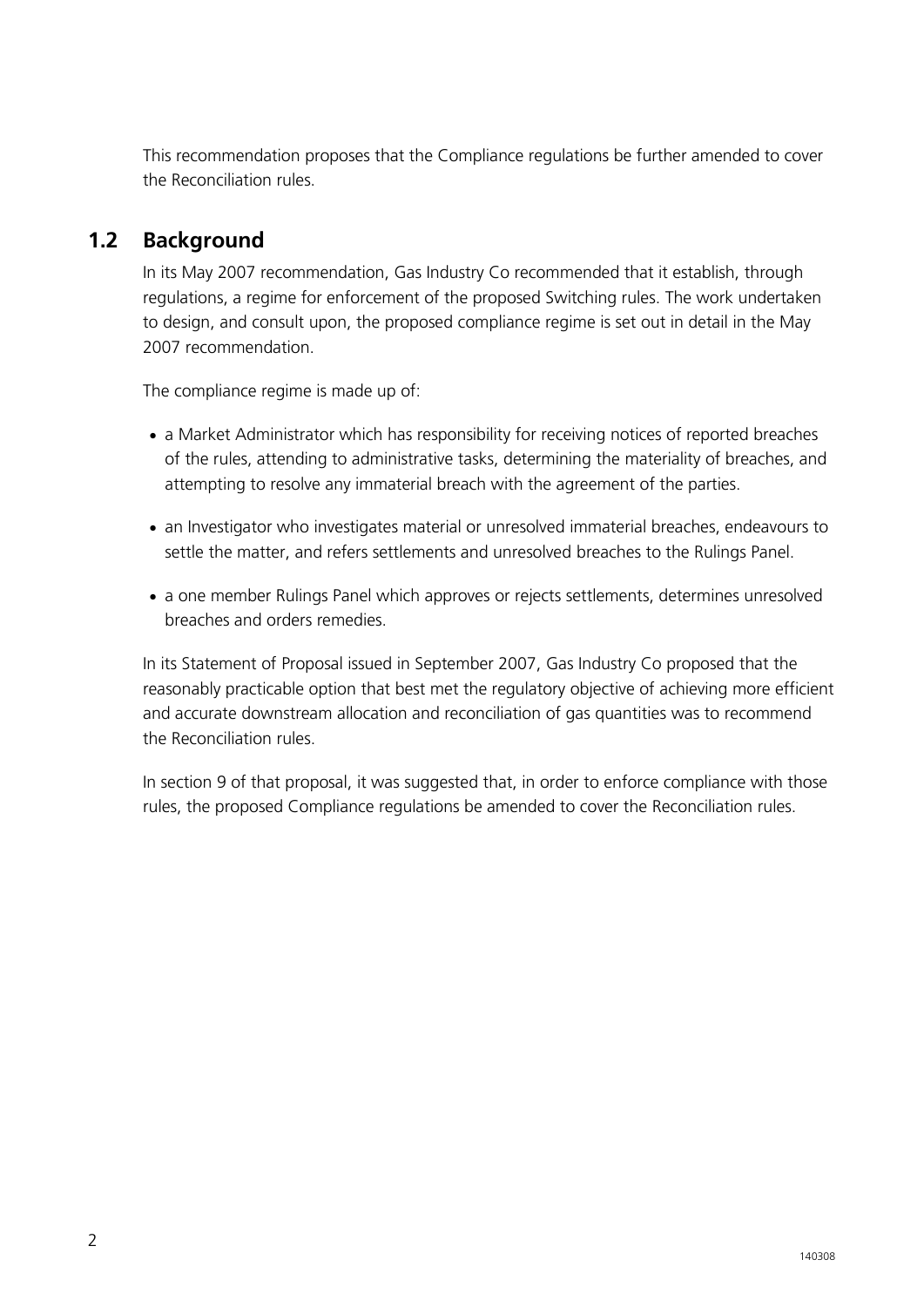**2 Process to establish regulations**

#### **2.1 Legislative powers**

#### **Power to make regulations for compliance and enforcement**

The specific powers in the Gas Act 1992 which allow Gas Industry Co to recommend rules in respect of downstream reconciliation are described in section 3.1 of the recommendation for Reconciliation rules.

In addition, section 43G(2) of the Act provides that the Minister of Energy can recommend to the Governor-General the making of regulations for the purpose of:

- (i) providing procedures for resolving disputes between industry participants:
- (j) providing for the operation and facilitation of those dispute resolution procedures by a person, and the powers and procedures of that person:
- (k) providing for compliance with gas governance regulations and rules to be monitored and enforced by the industry body or the Commission or any other person or court, and the powers and procedures of that person or court:

#### **Specific provisions relating to enforcement and compliance**

Subpart 1 of Part 4A of the Act sets out a broad framework for enforcing compliance with any gas governance rules and regulations made pursuant to Part 4A. The provisions within the Act:

- contemplate that a Rulings Panel may be established;
- include limits on investigation powers for monitoring and enforcing compliance with gas governance regulations and rules, obligations on industry participants to co-operate with any investigation, and privileges protection (sections 43U to 43W);
- contain a list of the orders that the Rulings Panel can make (sections 43X and 43Y);
- impose limits on tort claims against service providers (section 43Z); and
- establish rights of judicial review and appeal to the Courts (sections 43ZA to 43ZJ).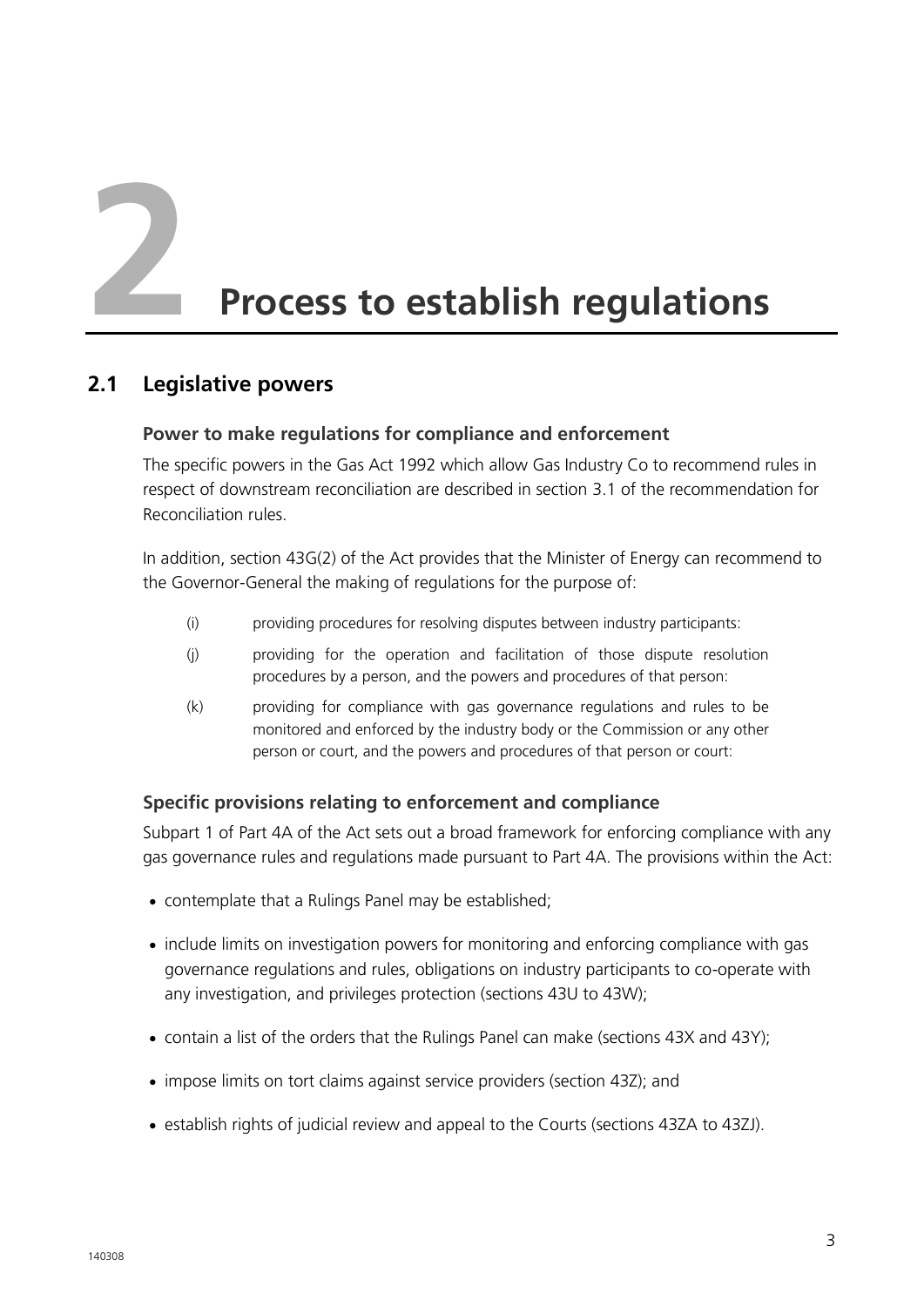#### **Supplementary powers**

In addition, section 43S of the Act includes supplementary empowering provisions applying to any regulation or rule made under Subpart 1 of Part 4A of the Act (which includes the Reconciliation rules) Those provisions include the ability for rules or regulations to:

- (a) provide for 1 or more persons or bodies or groups of persons to carry out functions in relation to those regulations or rules, and for matters concerning their establishment, constitution, functions, members (including their appointment, removal, duties, and protection from liability), procedures, employees, administration and operation, funding by participants, and reporting requirements:
- (b) provide for systems, processes and procedures (including dispute resolution procedures), and the keeping, supply and disclosure of information, in relation to any matters specified in this subpart:
- (c) prescribe the form and manner in which information is to be disclosed:
- (d) require disclosed information, or information from which disclosed information is derived (in whole or in part), to be certified, in the prescribed form, by persons belonging to any specified class of persons:
- (e) prescribe when and for how long information must be disclosed:
- (f) exempt or provide for exemptions (including provide for the revocation of exemptions), on any terms and conditions, of any person or class of persons from all or any of the requirements in regulations or rules made under this subpart:
- (g) provide for the supply of information for the purpose of administration and enforcement of this Act, and regulations and rules made under this Act:
- (h) provide for transitional provisions:
- (i) provide for any other matters contemplated by this Act or necessary for its administration or necessary for giving it full effect.

#### **2.2 Legal requirements when recommending rules or regulations**

#### **Section 43L – consultation**

Before recommending rules or regulations to the Minister, Gas Industry Co must comply with section 43L(1) of the Act. That section requires Gas Industry Co to:

- (a) undertake an assessment under section 43N; and
- (b) consult with persons the recommending body thinks are representative of the interests of persons likely to be substantially affected by the proposed regulations; and
- (c) give those persons an opportunity to make submissions; and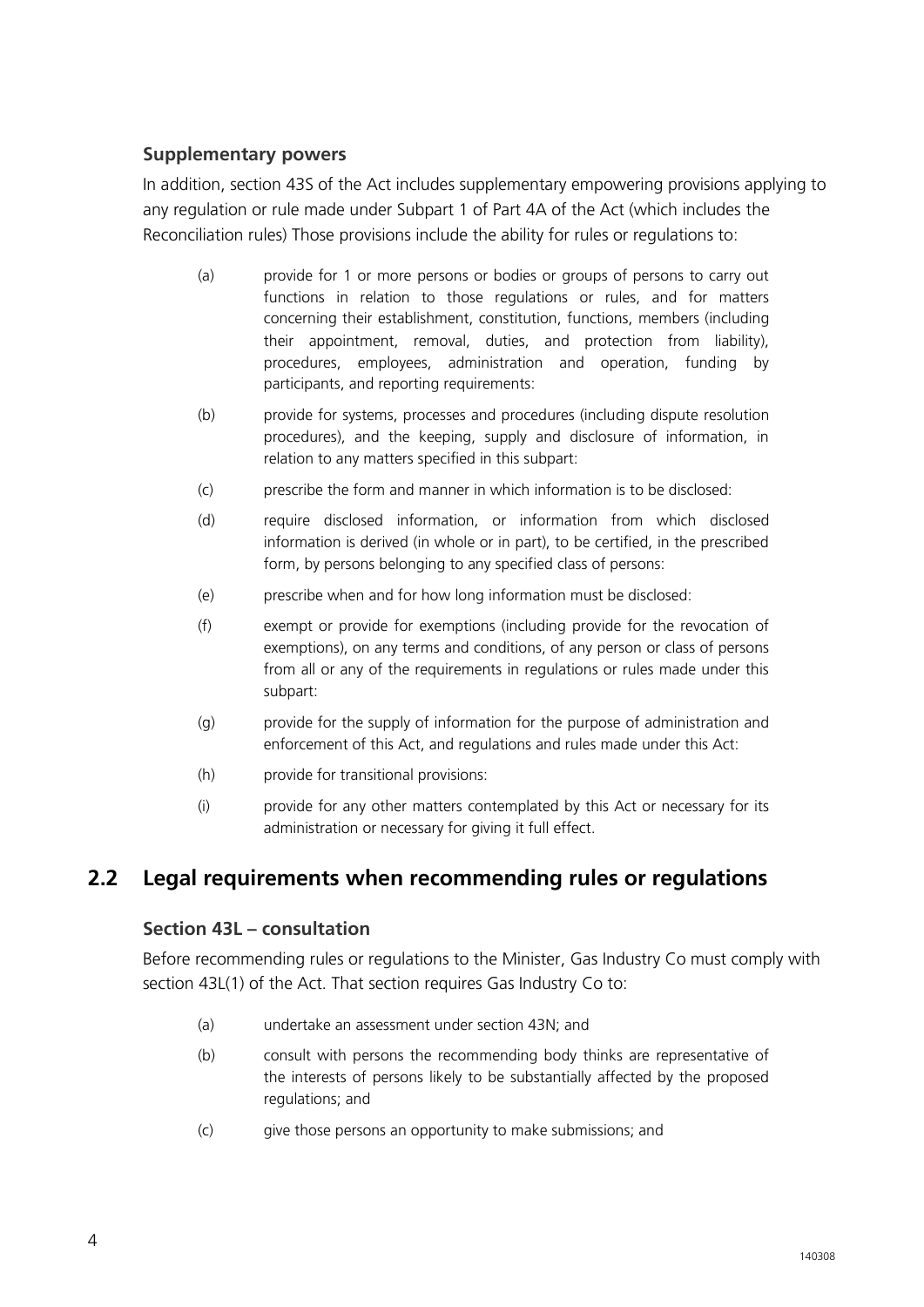(d) consider those submissions.

A summary of the consultation undertaken by Gas Industry Co is provided in section 4 of this recommendation.

#### **Section 43N(1) – identification and assessment of options**

Under section 43N(1) of the Act Gas Industry Co is required to:

- (a) seek to identify all reasonably practicable options for achieving the objective of the regulation; and
- (b) assess those options by considering-
	- (i) the benefits and costs of each option; and
	- (ii) the extent to which the objective would be promoted or achieved by each option; and
	- (iii) any other matters that the industry body or the Commission considers relevant; and
- (c) ensure that the objective of the regulation is unlikely to be satisfactorily achieved by any reasonably practicable means other than the making of the regulation (for example, by education, information, or voluntary compliance); and
- (d) prepare a statement of the proposal for the purpose of consultation under section 43L(1).

#### **Section 43N(2) – statement of proposal**

Under section 43N(2) of the Act, the statement of proposal must contain:

- (a) a detailed statement of the proposal; and
- (b) a statement of the reasons for the proposal; and
- (c) an assessment of the reasonably practicable options, including the proposal, identified under subsection (1); and
- (d) other information that the industry body or the Commission considers relevant.

A summary of Gas Industry Co's Statement of Proposal, including the assessment of the options identified, is provided in section 3 of this recommendation.

#### **Conclusion**

Gas Industry Co considers that it has complied with all of the requirements of sections 43L and 43N of the Act.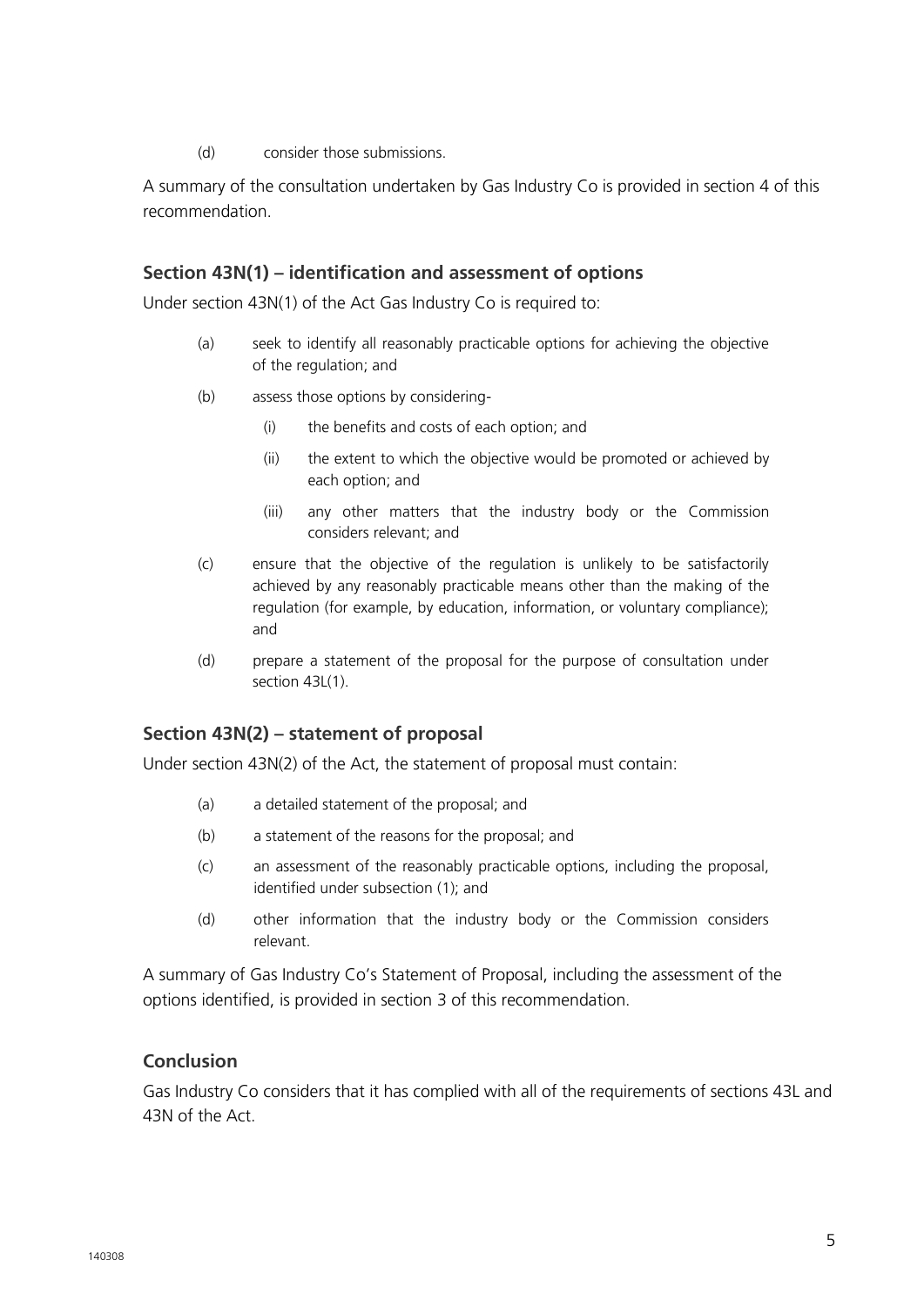#### **2.3 Rules or regulations**

#### **Section 43Q**

Under section 43Q(1) of the Act, the Minister may make a rule for all or any of the purposes for which a gas governance regulation may be made.

When deciding to make a rule rather than a regulation, under section 43Q(2) of the Act the Minister must have regard to only:

- (a) the importance of the rule, including whether the rule has a material effect on the rights and interests of individuals:
- (b) the subject matter of the rule, including whether the rule contains detailed or technical matters rather than matters of general principle:
- (c) the application of the rule, including-
	- (i) whether the rule applies principally to a particular group (e.g. industry participants) rather than the general public:
	- (ii) whether the benefits of publication in accordance with section 43R rather than the Acts and Regulations Publication Act 1989 outweigh the costs of publication by that method:
- (d) the expertise and rule-making procedures of the recommending body.

#### **Conclusion**

Gas Industry Co considers that the proposed amended compliance and enforcement arrangements are important in that they:

- govern the rights of individuals in respect of the imposition of remedies;
- govern investigative powers and obligations to co-operate with investigations, including a right of entry into industry participants premises, as specified by the Act;
- govern the possible remedies, including compensation, available to a consumer affected by a participant's breach of the rules, as specified by the Act; and
- create a dispute resolution body defined by the Act for the purposes of the Reconciliation rules.

Given that the subject matter of the regulations:

 contain matters of general principle in the determination of rule breaches and disputes rather than technical or detailed matters;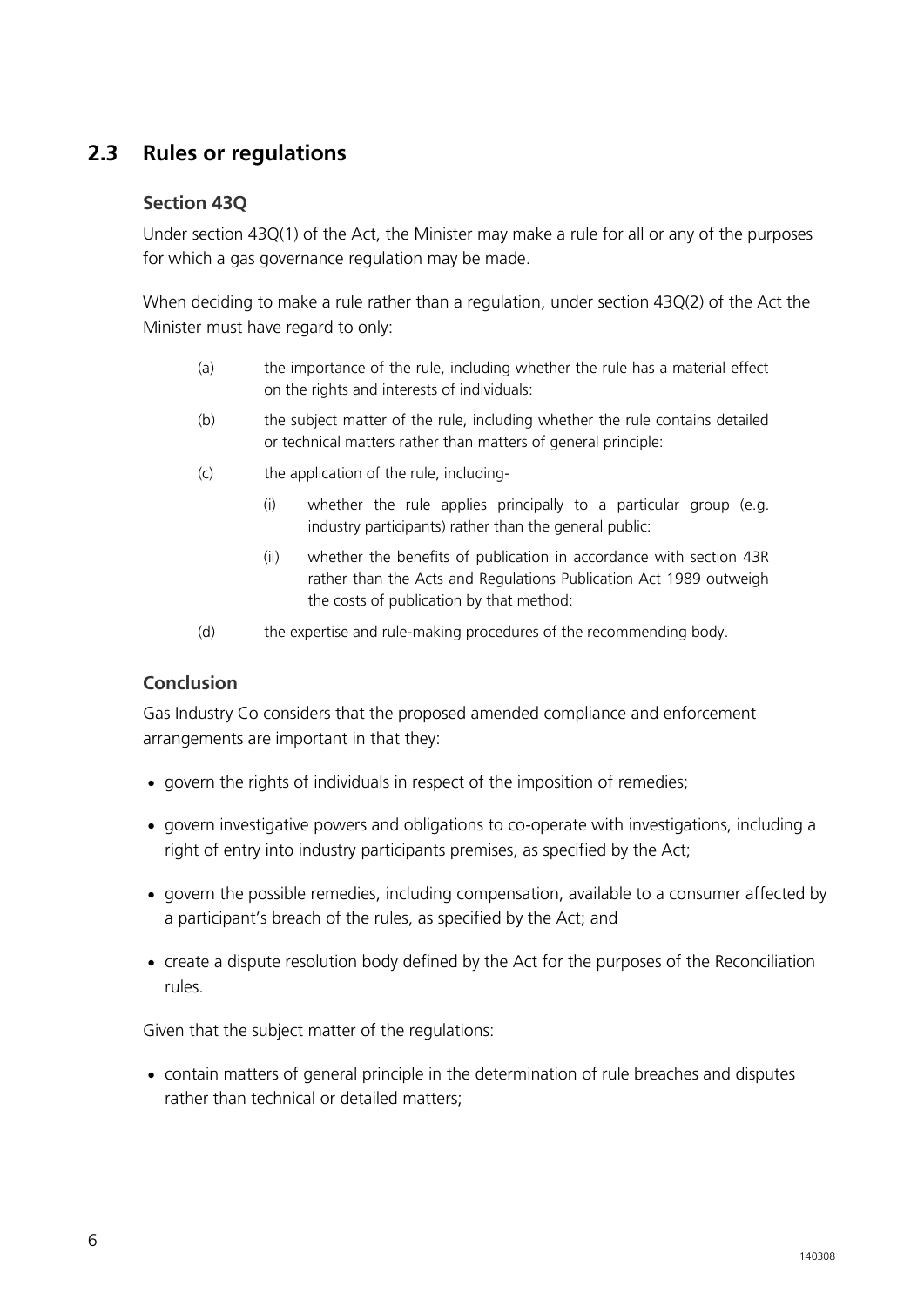- govern how disputes between industry participants will be resolved, and the integrity of the rules maintained; and
- have a wider application than industry participants (as consumers and other affected persons including Gas Industry Co have a right to report rule breaches);

Gas Industry Co has recommended that compliance and enforcement of the Reconciliation rules should be implemented by way of amending the current Compliance regulations.

#### **Publication of notice in Gazette**

Gas Industry Co must, no later than 10 working days after it gives a recommendation to the Minister for a gas governance rule or regulation, publicise that recommendation and the assessment completed under section 43N. The recommendation will be made available on Gas Industry Co's website and notified in the Gazette for that purpose. A draft Gazette notice is attached as Appendix III.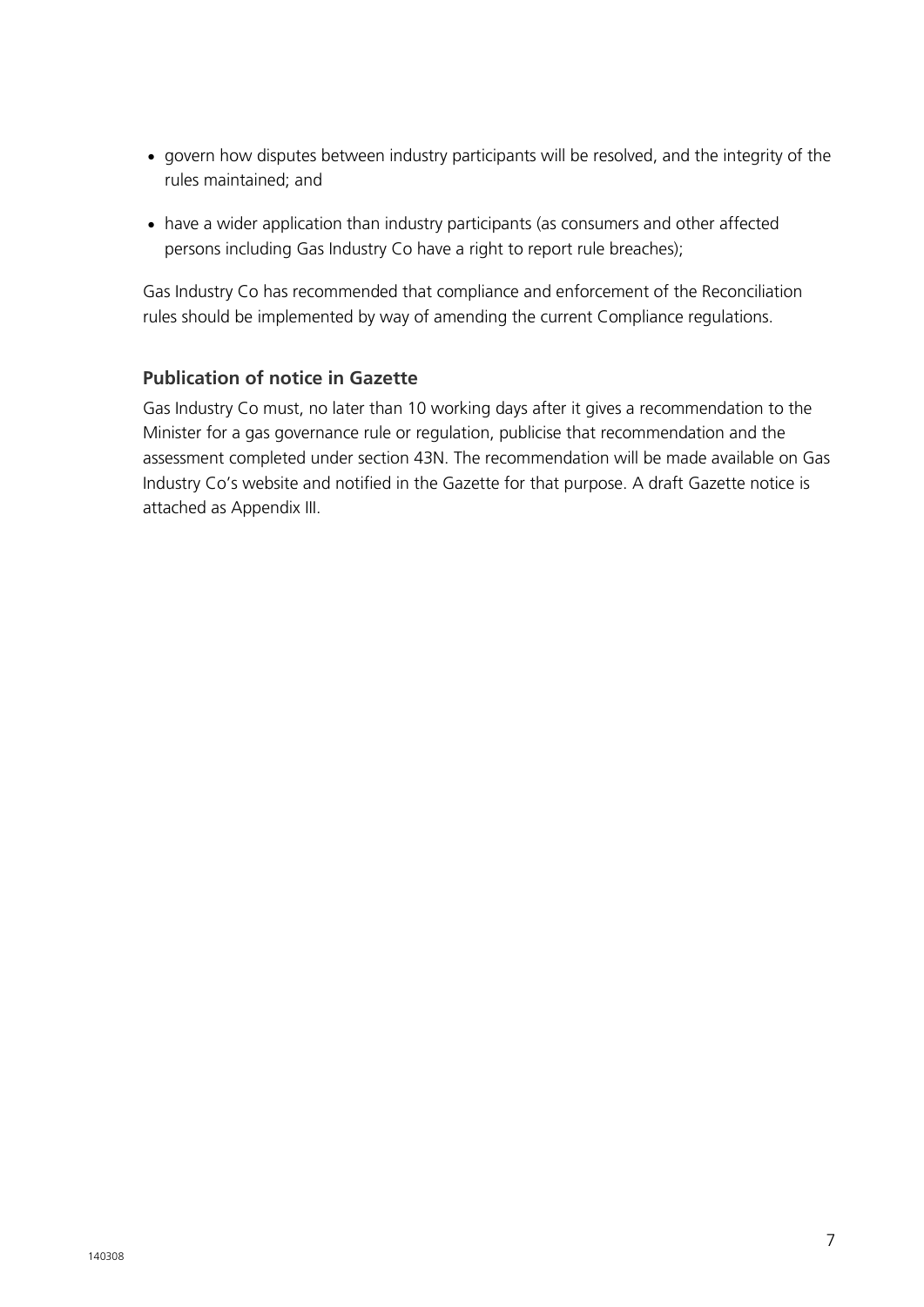# **3 Statement of Proposal and Assessment**

#### **3.1 Statement of proposal**

One of the potential issues with any regime for allocating and reconciling gas quantities is the difficulty of enforcing ongoing compliance with the regime once participants have 'signed up.

As required by the Act, section 9 of the September 2007 Statement of Proposal contained a detailed proposal for enforcement of the proposed Reconciliation rules, a statement of the reasons for the proposal, an assessment of the reasonably practicable options, including the proposal, and confirmation that there is no other information that Gas Industry Co considers is relevant. A copy of the amended draft Compliance regulations was attached as Appendix 7 to the Statement of Proposal.

The proposed amendments:

- Add a reference to the Reconciliation rules to the purpose statement in regulation 3.
- Amend the definition of 'rules' in regulation 4 to include the Reconciliation rules.
- Insert the definitions of 'allocation agent' and 'allocation participants' into regulation 4.
- Require the allocation agent and auditors to notify the market administrator of alleged breaches.
- Include a provision limiting the liability of the allocation agent for breaches of certain rules.

A copy of the draft amended Compliance regulations is attached as Appendix IV.

#### **3.2 Assessment**

As with other regulatory arrangements proposed by Gas Industry Co, consideration needs to be given to whether the compliance regime should be effected through a pan-industry agreement or regulations. The objective of any compliance regime is to provide a high degree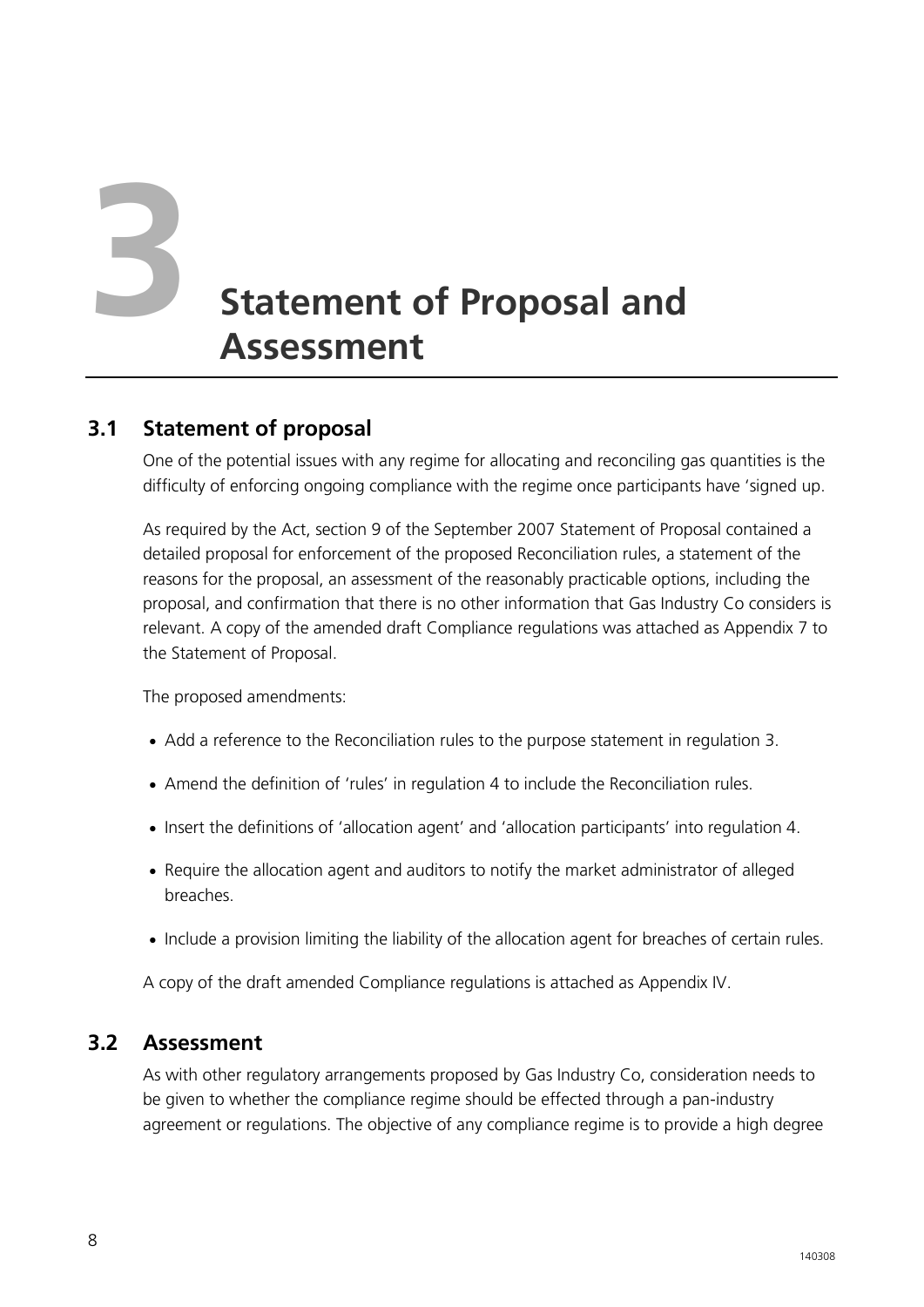of confidence that the proposed rules or regulations will be adhered to, thereby contributing to the overall achievement of the Government's policy objectives for the gas industry.

Having concluded that the Reconciliation rules are required for the effective allocation and reconciliation of downstream gas quantities, it follows that it would be most effective for the compliance regime to also be regulated under the Act. Further, as a compliance regime affects peoples' rights, including empowering a decision-making body to make determinations and impose penalties on parties to such determinations, it is appropriate that the regime should be implemented through regulations under the Act rather than rules.

The costs and benefits of a compliance regime are necessarily linked to ensuring that the benefits of the arrangements which they enforce are achieved. The benefits of the compliance regime are therefore the achievement of the benefits derived from the implementation of those arrangements.

In this case, the benefits of a regime for compliance with, and enforcement of, rules for the allocation and reconciliation of downstream gas quantities is ensuring the achievement of the benefits described in the recommendation for the Reconciliation rules (see section 2.1 of the recommendation). In particular, it is important that compliance be achieved in the most efficient manner possible.

The likely range of costs for a compliance regime was set out in Appendix 3 of the May 2007 Compliance recommendation for the Switching rules. These covered all of the initial establishment and set up costs for the regime, including appointment of investigators and the Rulings Panel.

As those costs will have already been incurred, the costs of providing for compliance with the Reconciliation rules will only consist of the incremental cost of amending the Compliance regulations to apply to those rules, and any additional workload for the compliance bodies set out in section [1.2](#page-9-0) above. It is not envisaged, for example, that coverage of the Reconciliation rules will require appointment of additional personnel to any of those bodies.

Gas Industry Co notes, though, that any increased compliances costs will be able to be recovered from industry participants through the ongoing fees set out in the Compliance regulations.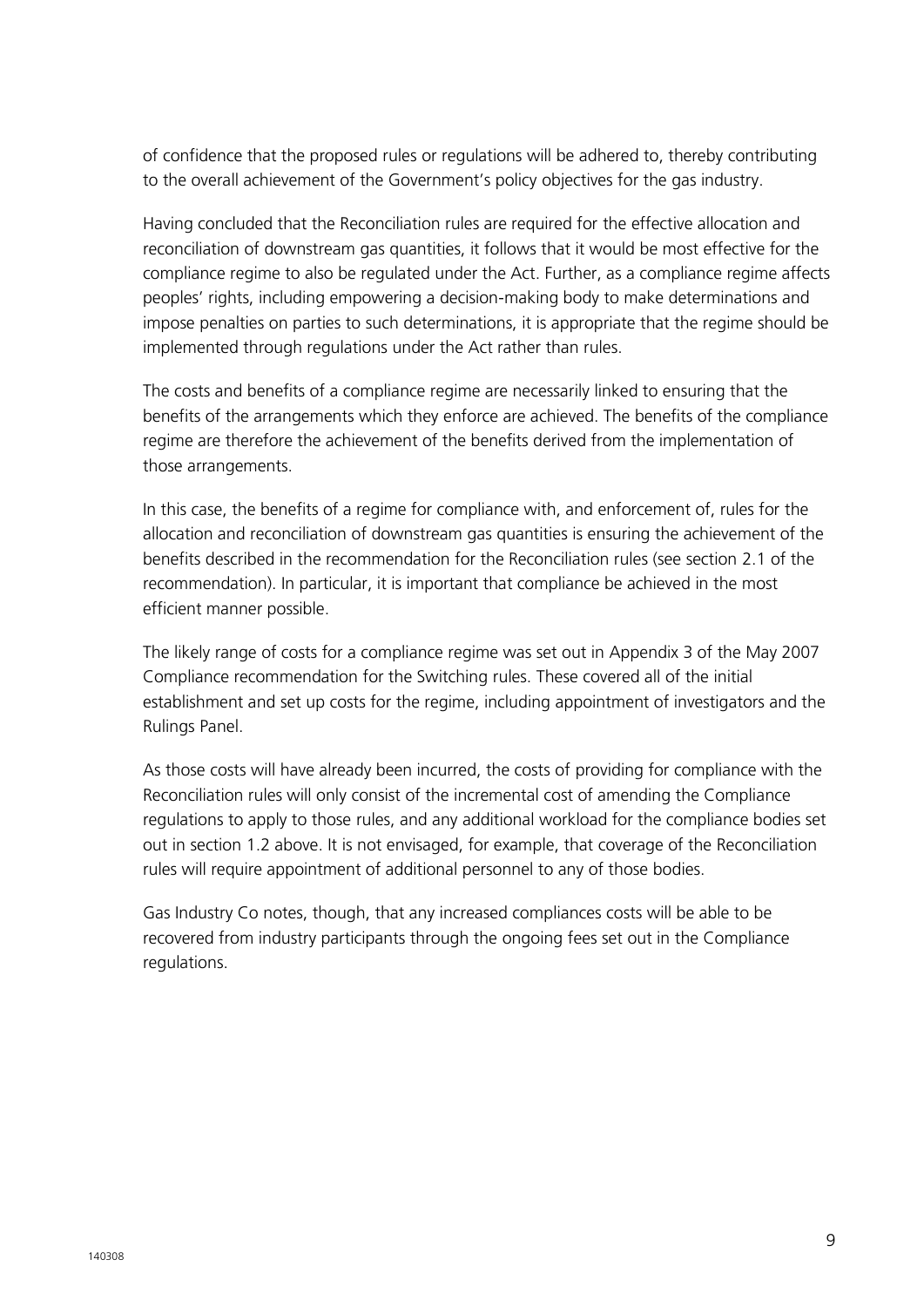

Section 43L of the Act requires Gas Industry Co to:

- consult with persons that Gas Industry Co thinks are representative of the interests of persons likely to be substantially affected by the proposal;
- give those persons the opportunity to make submissions; and
- consider those submissions.

These consultation obligations also apply to a recommendation to amend rules or regulations. Gas Industry Co consulted on the September 2007 Statement of Proposal over a 5 week period<sup>1</sup>. Submissions were invited from the list of stakeholders in Appendix I.

Submissions on the statement of proposal were received from 9 industry participants:

- Contact Energy;
- E-Gas;
- Energy Direct NZ (formerly Wanganui Gas);
- GasNet;
- Genesis Energy;
- Nova Gas:
- PowerCo:
- Tom Tetenburg and Associates; and
- Vector.

 $\frac{1}{1}$ 

Gas Industry Co previously consulted stakeholders on the January 2007 discussion paper.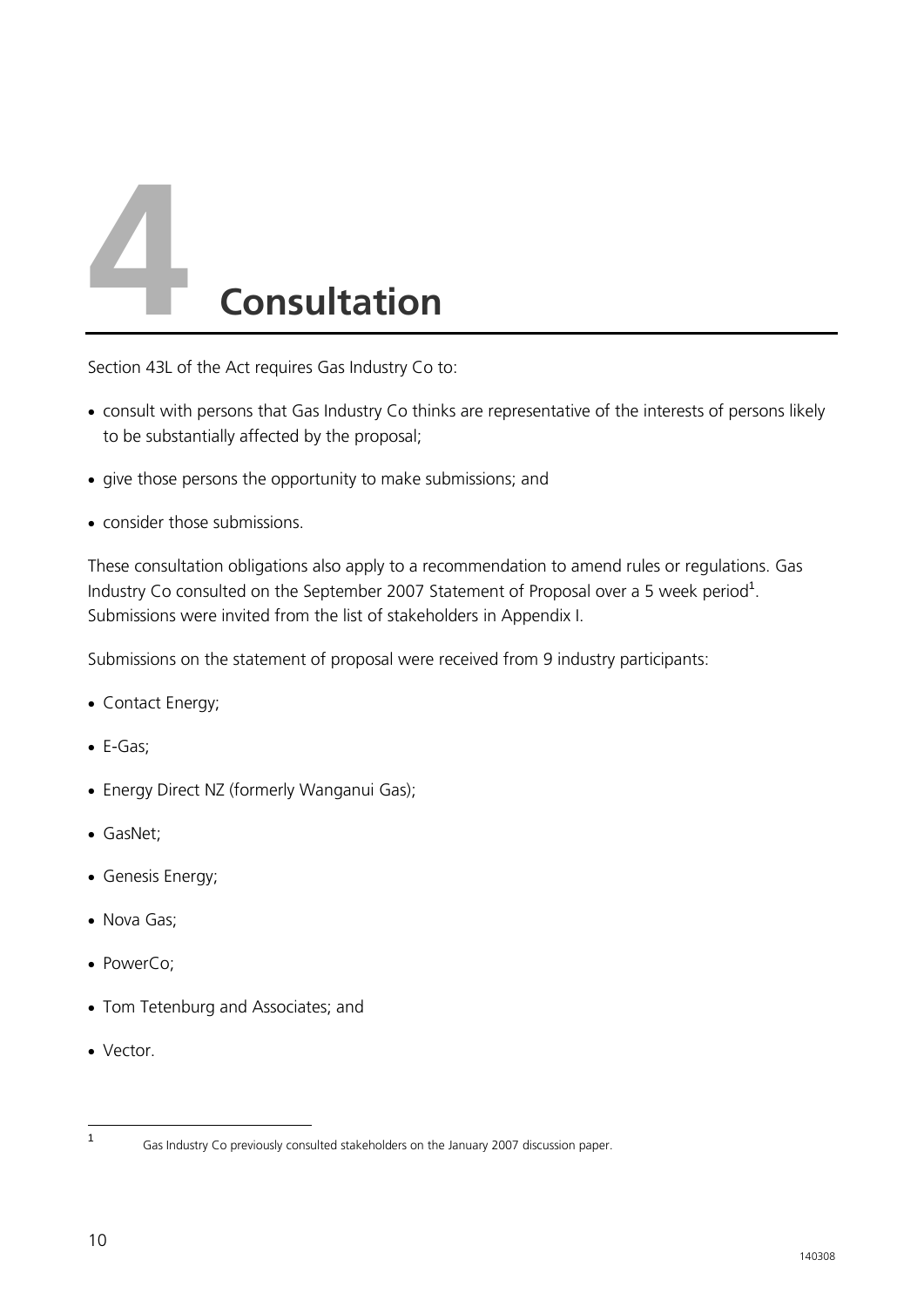Except for PowerCo, Vector and Tom Tetenburg and Associates, Gas Industry Co understands all of the submitters retail gas to consumers. PowerCo and Vector have an interest in the Reconciliation rules primarily as distributors, while Tom Tetenburg and Associates currently carry out the allocation agent functions under the existing voluntary Reconciliation Code.

While there was little comment from submitters on the details of the proposed amendments to the Compliance regulations, the comments that were received indicated acceptance that a regulated solution was the appropriate mechanism for enforcing the proposed rules.

Vector considered that the Compliance regulations generally appear to be fit for purpose.

Genesis Energy raised two minor issues.

Firstly, it recommended that the Compliance regulations specify which rights of an industry participant under any gas governance regulations or rules that the Rulings Panel may terminate or suspend – given the potential severity of such an order. Gas Industry Co does not consider such an amendment is necessary. The powers of the Rulings Panel are set out in s43X of the Act and that section expressly provides for the Rulings Panel to have that general discretion in any particular case. Gas Industry Co considers it desirable that the Rulings Panel have the full range of powers envisaged by the Act available to it to adequately address any breaches of the rules. Moreover, the rights which may be subject to a suspension or termination order are wide-ranging and change over time. While currently the only rights which may be affected are those set out in the Switching rules, Information disclosure rules and the Reconciliation rules, Gas Industry Co has signalled that, over time, it is likely that further gas governance arrangements will be subject to the Compliance regulations.

Secondly, Genesis Energy suggests that a 3 year limitation for breaches of the Reconciliation rules is excessive, and that a 2 year limitation is preferable to provide greater certainty regarding liability exposure. Gas Industry Co does not consider such an amendment to be desirable. Gas Industry Co considers the 3 year limitation provides the appropriate balance between providing an incentive to ensure compliance with the rules and providing sufficient certainty on liability exposure for industry participants. This is particularly so with the Reconciliation rules where meter reading data must be kept by retailers for 30 months and the auditor is able to investigate events occurring up to 30 months earlier.

Gas Industry Co did not receive any other specific submissions on the proposal to amend the Compliance regulations.

At the Industry Workshop held in mid February 2008, participants indicated general acceptance of the application of the proposed Compliance regime to the Reconciliation rules.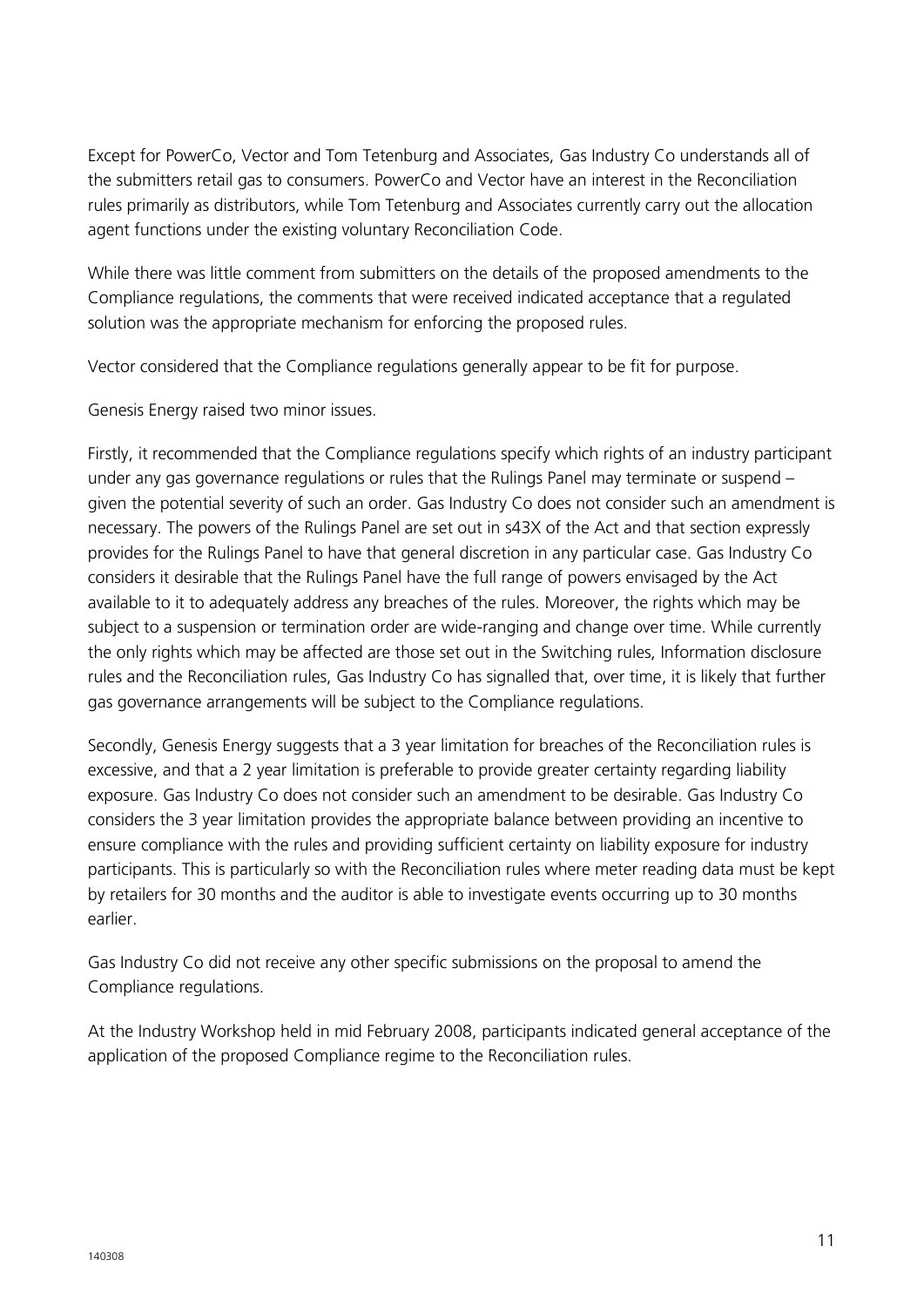**5 Potential Risks**

The key risks identified by Gas Industry Co with the proposal for the Compliance regulations to cover the Reconciliation rules are:

- Greater implementation costs for compliance than the range predicted resulting from less efficient processes than anticipated, and/or greater reported non-compliance with the Reconciliation rules than expected, and/or a greater number of breaches than anticipated which are determined to be 'material' and referred to an Investigator for investigation. Such additional compliance costs could erode some of the benefits for allocation participants (and, indirectly, potentially consumers) in introducing the Reconciliation rules; and
- The voluntary reporting of breaches by allocation participants may result in undetected noncompliance with the Reconciliation rules, which may ultimately erode confidence in the regime set out in the rules.

Gas Industry Co considers that these risks are not sufficiently material to detract from the overall benefit of the proposal because of the following:

- Gas Industry Co is confident that participants can comply with the Reconciliation rules, as they have been recommended after extensive industry involvement in their development.
- The risk associated with introducing a voluntary reporting regime is balanced by the mandatory obligation on the allocation agent and auditors to report breaches that they detect.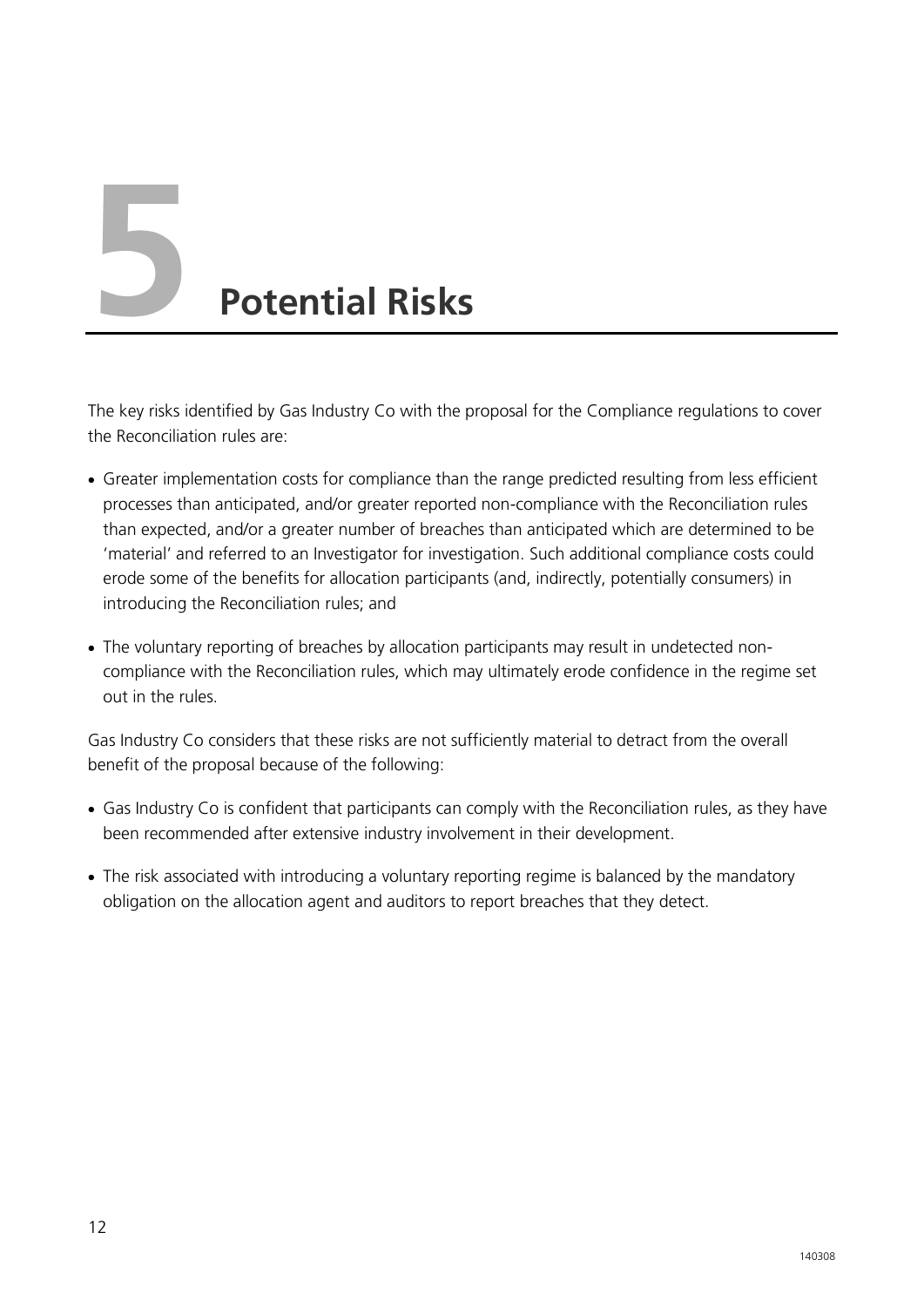**6 Gas Act Objectives**

#### **6.1 General objectives**

The GPS sets out the Government's objectives and outcomes for governance of the New Zealand gas industry, and its expectations for industry action. Under section 43ZO of the Act, Gas Industry Co must have regard to those objectives and outcomes when making recommendations for gas governance rules or regulations.

The Government's overall policy objective for the gas industry, as stated in the Act and the GPS, is:

"To ensure that gas is delivered to existing and new customers in a safe, efficient, fair, reliable, and environmentally sustainable manner."

Section 43ZN of the Act sets out the other objectives which are:

- (i) the facilitation and promotion of the ongoing supply of gas to meet New Zealand's energy needs, by providing access to essential infrastructure and competitive market arrangements;
- (ii) barriers to competition in the gas industry are minimised to the long-term benefit of end-users;
- (iii) incentives for investment in gas processing facilities, transmission, distribution, energy efficiency and demand-side management are maintained or enhanced;
- (iv) delivered gas costs and prices are subject to sustained downward pressure;
- (v) risks relating to security of supply, including transport arrangements, are properly and efficiently managed by all parties;
- (vi) consistency with the Government's gas safety regime is maintained; and

Paragraph 5 of the GPS adds that, consistent with the overall objective and the other objectives in the Act, the Government is seeking certain other specific outcomes which include:

- (b) Energy and other resources are used efficiently;
- (e) The full costs of producing and transporting gas are signalled to consumers;
- (g) The quality of gas services and in particular trade-offs between quality and price, as far as possible, reflect customers' preferences;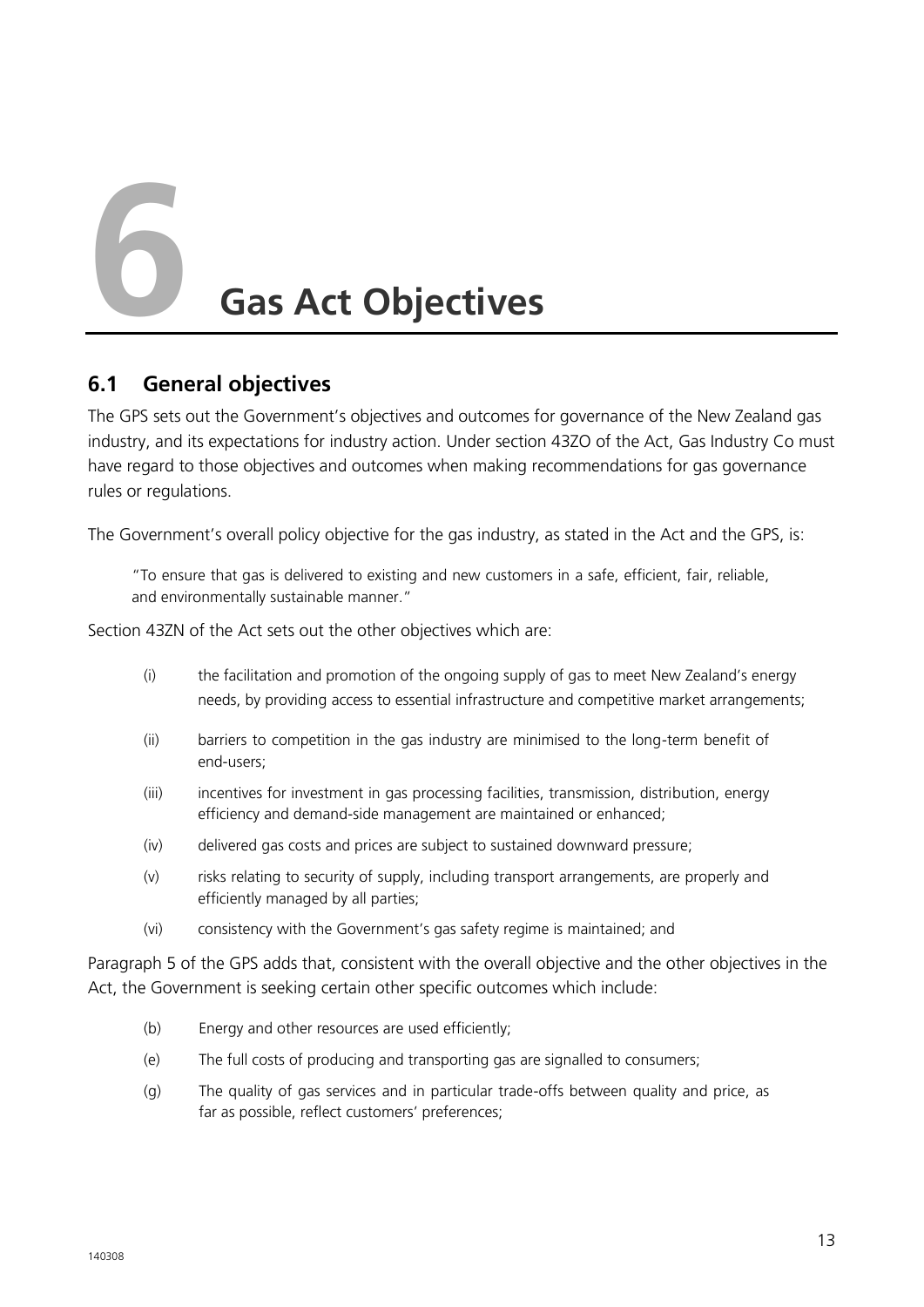(e) The gas sector contributes to achieving the Government's climate change objectives by minimising gas losses and promoting demand-side management and energy efficiency."

Also, more specifically in relation to allocation and reconciliation, paragraph 9 of the 2004 GPS sets out the Government's expectation that Gas Industry Co will develop and submit to the Minister for approval proposed arrangements, including regulations and rules where appropriate, providing for effective industry arrangements in certain areas. In relation to reconciliation, Gas Industry Co is to develop and propose arrangements for:

 …protocols and standards applying to wholesale gas trading, including quality standards, balancing and reconciliation.

...

- The establishment of consistent standards and protocols across distribution pipelines so that gas market participants can access distribution pipelines on reasonable terms and conditions.
- The establishment of gas flow measurement arrangements to enable effective control and management of gas."

The specific downstream reconciliation objective is even more clearly presented in the draft 2008 GPS, as follows:

Establish and maintain effective and efficient arrangements for the allocation and reconciliation of downstream gas quantities.

In the Statement of Proposal, the objective of the proposal was stated to be to recommend arrangements for "more efficient and accurate downstream allocation and reconciliation of gas quantities". Further, that such arrangements should:

- ensure the protocols and standards for reconciling and balancing downstream gas, and providing and disclosing of data and information, are efficient, fair, and reliable;
- standardise data exchange protocols across the industry and ensure the correct data are communicated to all affected parties in a timely manner;
- provide for consistent, transparent, and enforceable processes;
- facilitate retail competition and ensure barriers to competition are minimised;
- establish more transparency of the full costs of balancing and reconciling gas; and
- provide for more accurate identification and fairer allocation of the amount of UFG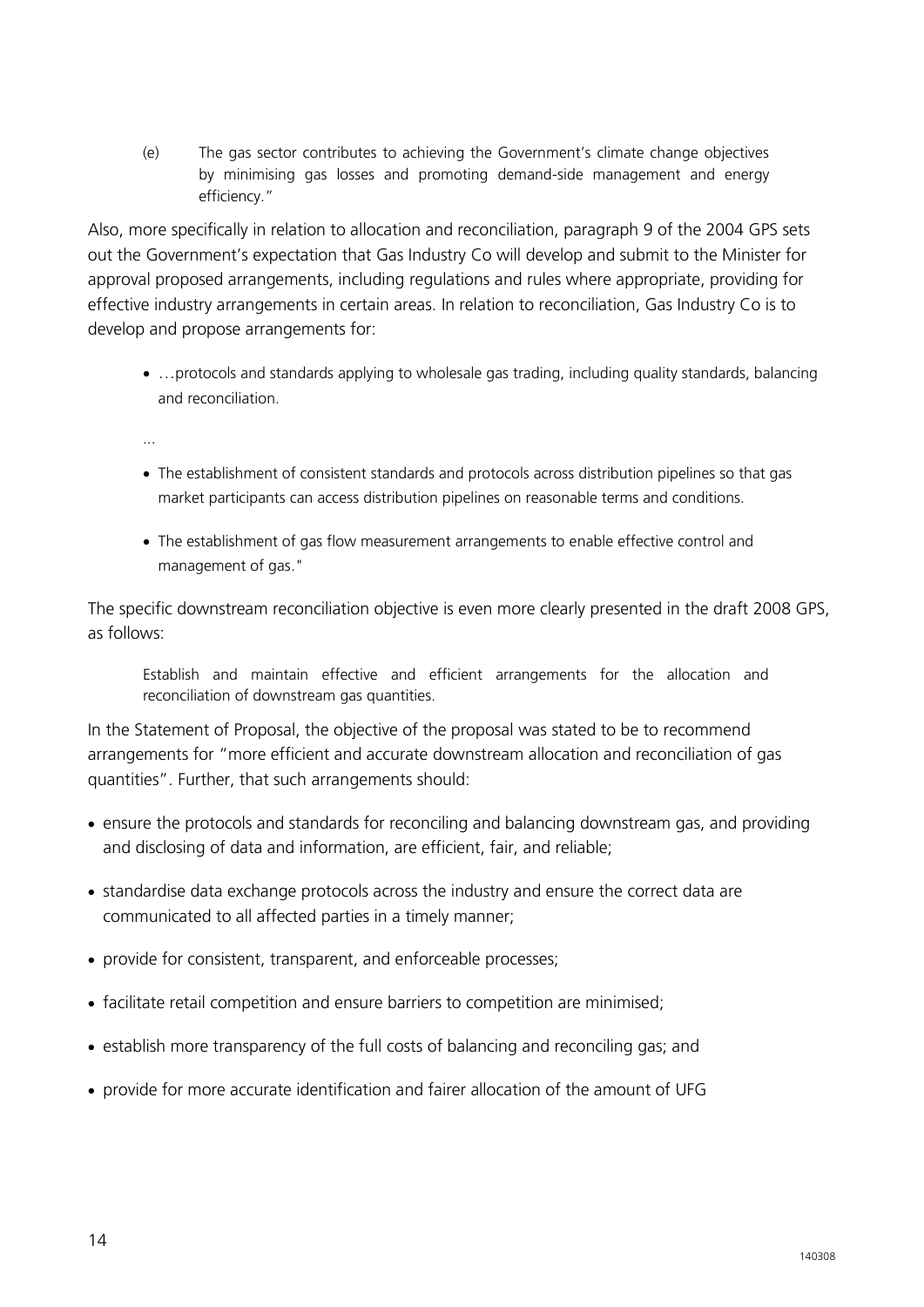Gas Industry Co concludes in the recommendation on the Reconciliation rules that establishing the downstream allocation and reconciliation arrangements in accordance with that recommendation is consistent with the regulatory objective (see section 8.1 of that recommendation).

#### **6.2 Objectives for compliance and enforcement**

Consideration of any compliance and enforcement arrangements to support the Reconciliation rules needs to fit within the Government's overall policy objective for the gas industry and the specific outcomes it is seeking for allocation and reconciliation of gas as outlined above.

The regulatory objective for the Compliance regulations was:

to provide a high degree of confidence that the proposed switching rules will be adhered to, and thereby contribute to the better achievement of the Government's policy objectives for the retail sector of the gas industry.

Gas Industry Co believes that the same regulatory objective should apply to any compliance and enforcement regime proposed in relation to the Reconciliation rules. Gas Industry Co considers that the proposed amendments to the Compliance regulations will meet this regulatory objective.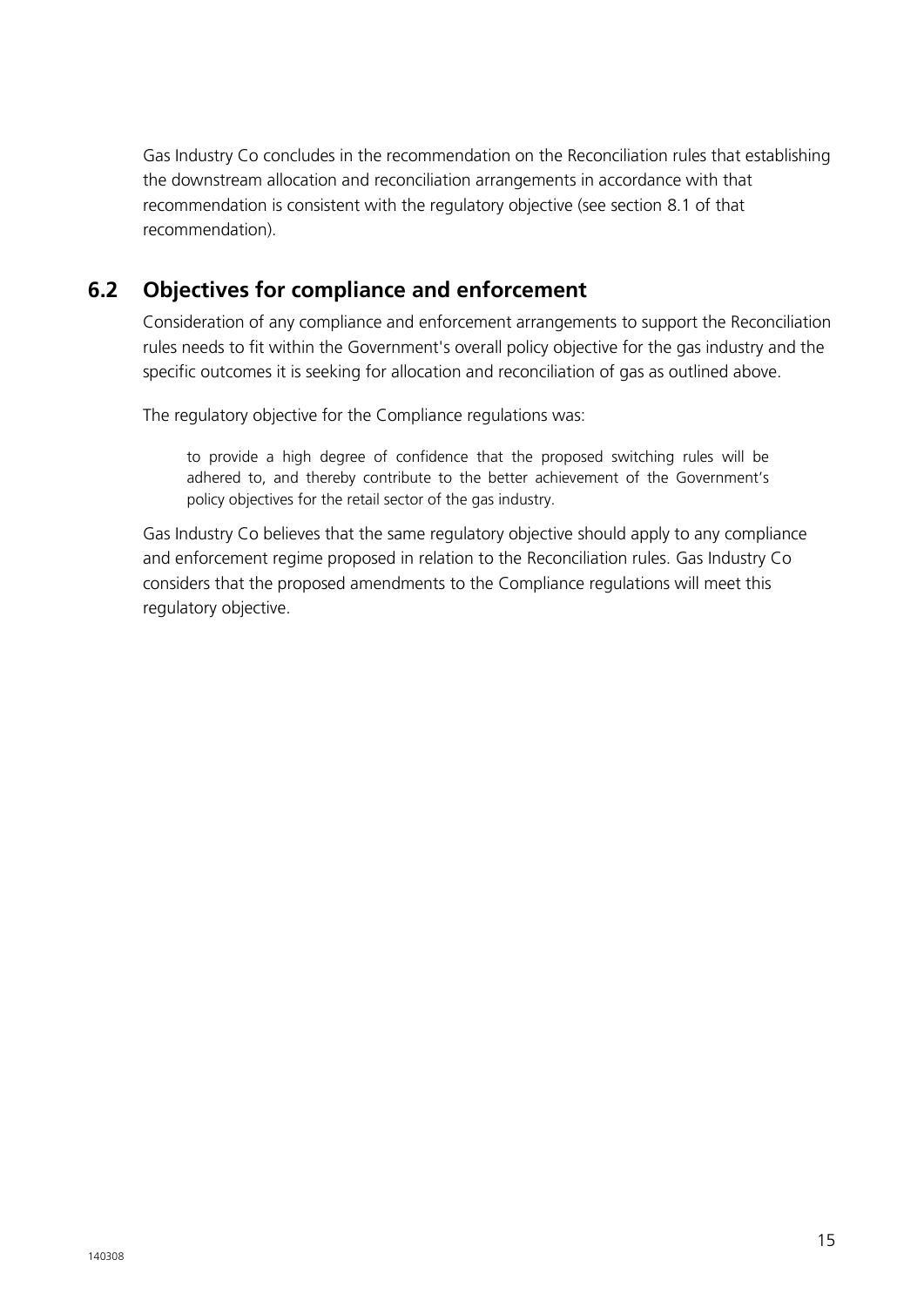# **7 Other issues**

#### **7.1 Consultation with Ministry of Economic Development**

Representatives of the MED have been briefed regularly by Gas Industry Co on the development of the proposed Reconciliation rules.

MED has been issued with all relevant documents in conjunction with the industry stakeholders identified in Appendix I.

#### **7.2 Communications**

In accordance with section 43O of the Act, Gas Industry Co intends publishing, within 10 working days after providing it to the Minister, this recommendation and the assessment completed under section 43N in both the Gazette and on the Company's website.

The notice of recommendation to be published in the Gazette is attached as Appendix II.

A draft of the notice to be published on Gas Industry Co's website is attached as Appendix III.

Gas Industry Co also intends to notify all stakeholders of the fact that this recommendation has been made and that it is viewable on its website.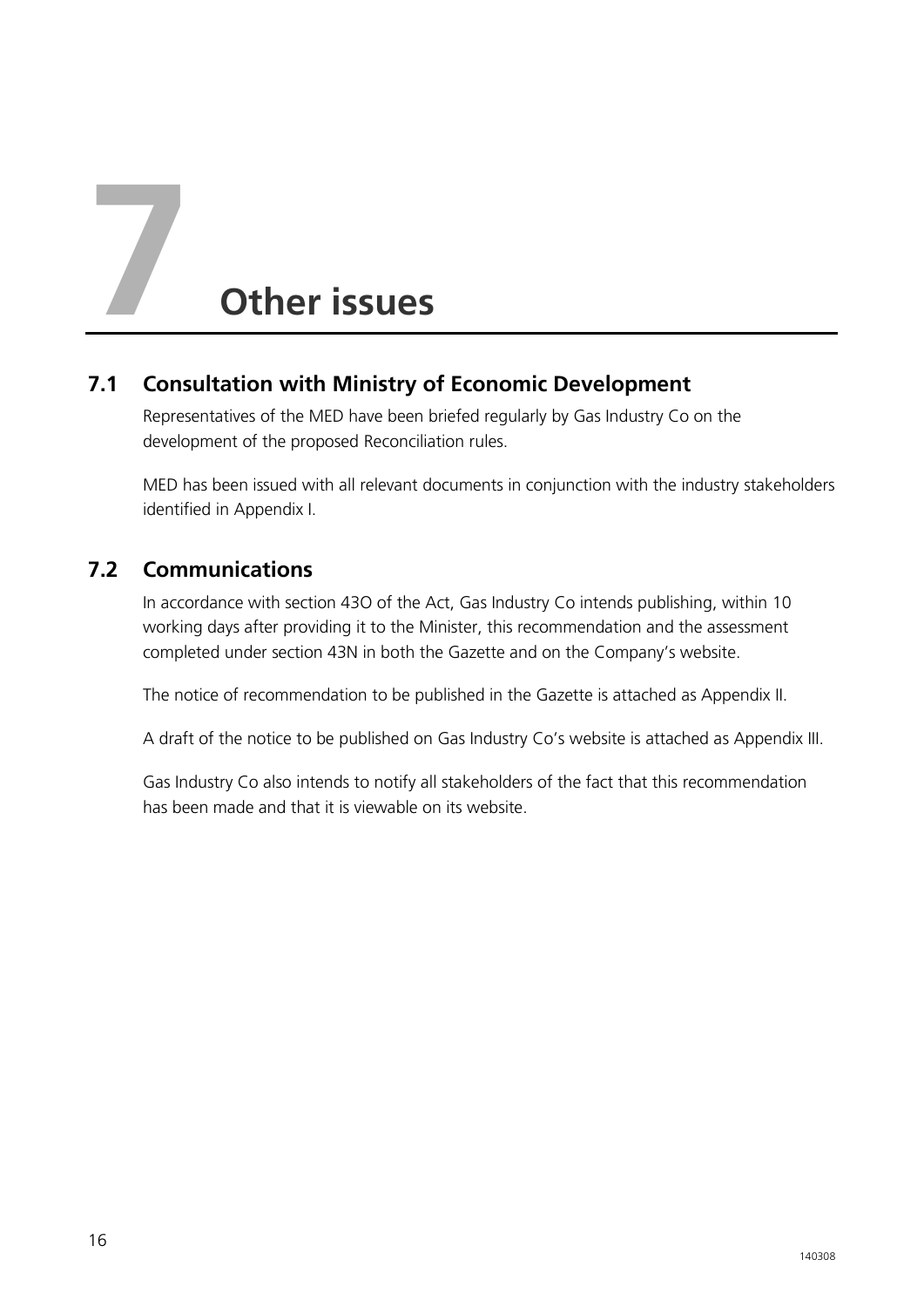

Under section 43G(2)(l) and section 43S of the Gas Act 1992, Gas Industry Co recommends to the Minister of Energy the amendment of the proposed Gas (Compliance) Regulations as set out in Appendix IV of this recommendation.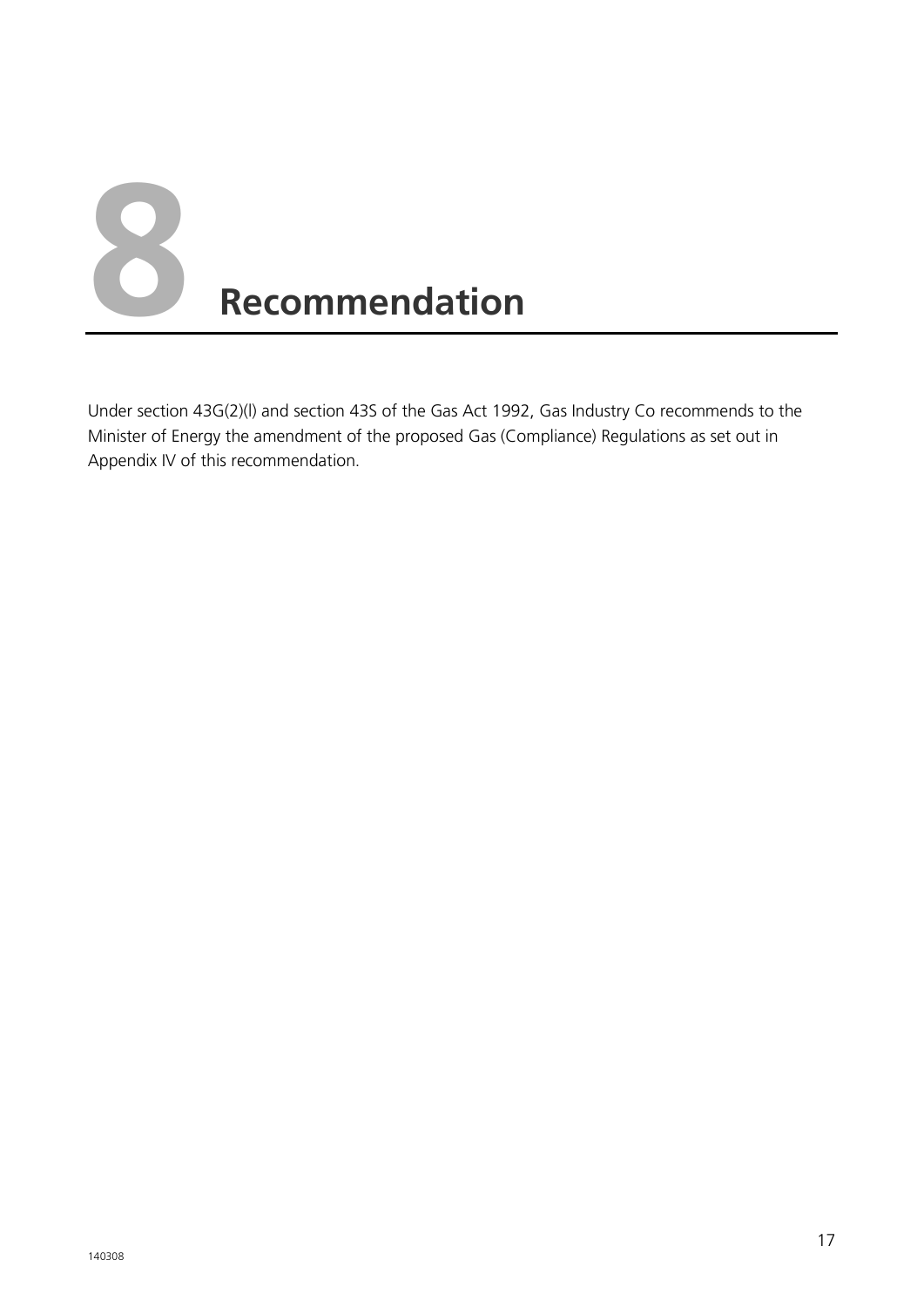# **Appendices**

The following appendices are attached to this recommendation:

- Appendix I: List of stakeholders consulted
- Appendix II: Notice for Gazette
- Appendix III: Notice for website
- Appendix IV: Recommended amended Gas (Compliance) Regulations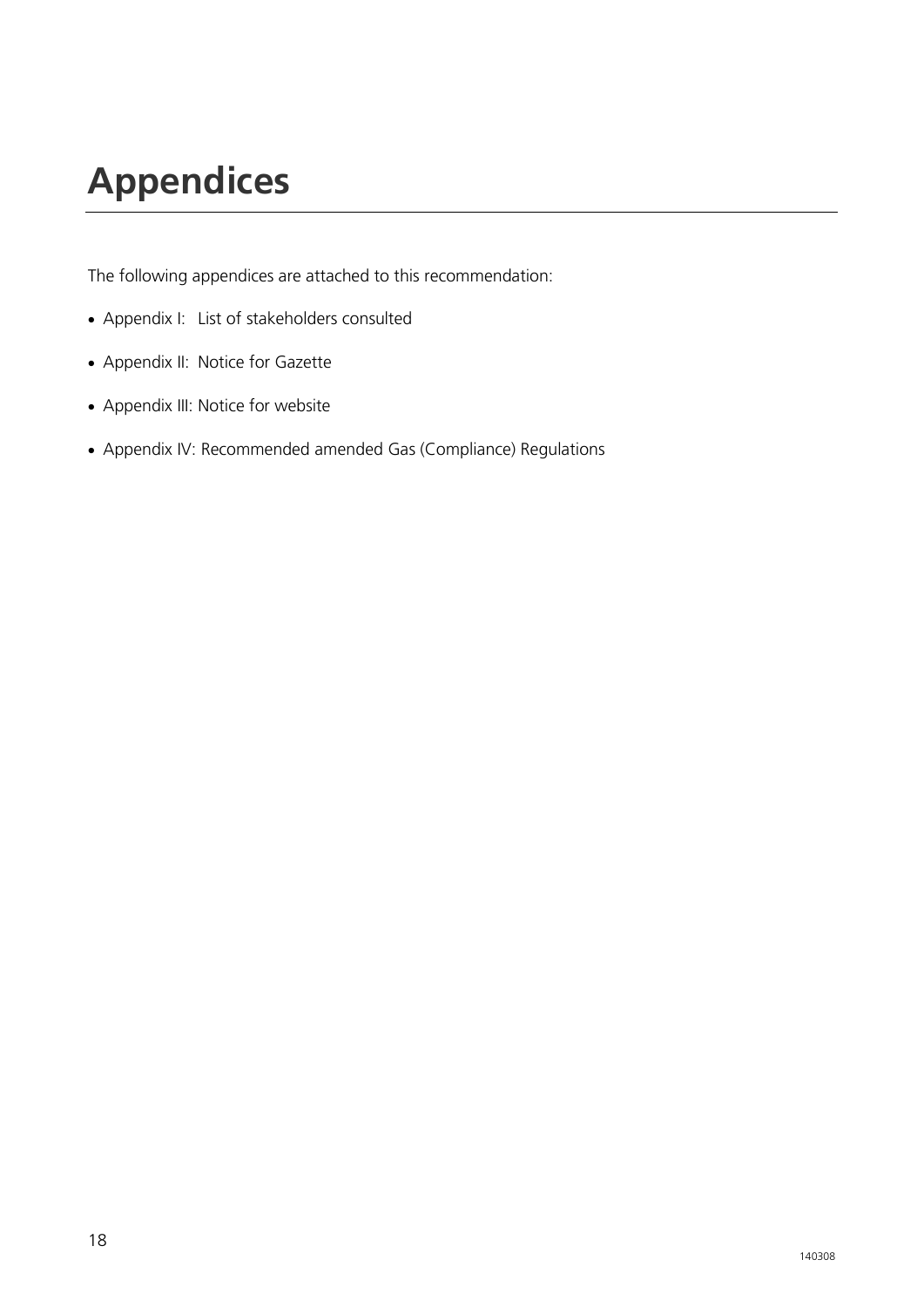# **Appendix I: List of stakeholders consulted**

Age Concern **Age Concern** Ministry of Economic Development<br>AGL Ministry of Research. Science & Tec AGL<br>Arete Limited **Arete Limited** Controller Multique Multique (NZ) Ltd<br>Multiques (NZ) Ltd Arete Limited<br>
Auckland Gas Company<br>
Multigas (NZ) Ltd<br>
National Council Auckland Gas Company **National Council of Women**<br>Austral Pacific Energy **National Council and Gas Ltc** Austral Pacific Energy<br>
Bay of Plenty Electricity<br>
New Zealand Refining Co Ltd<br>
New Zealand Refining Co Ltd Bell Gully Neil Walbran Consulting Ltd<br>BRG New Zealand Steel BRG<br>Bridge Petroleum and Steel Stridge Petroleum<br>
NGC Metering Ltd Bridge Petroleum NGC Metering Ltd<br>
Carter Holt Harvey Norske Skog Tasm Carter Holt Harvey **Norske Skog Tasman Ltd**<br>
Castalia Nova Gas I td Castalia<br>Clifford Chance Law Office<br>
NZ Water and<br>
N2 Water and Commercial Chambers<br>
Commerce Commission<br>
Commerce Commission<br>
Commerce Commission Commerce Commission Concept Consulting Concept Consulting Concept Consulting Consumers Institute On Gas Industrial & Commercial Contact Energy Ltd<br>
Craftware Computing Ltd
Craftware Computing Ltd
Craftware Computing Ltd
Craftware Computing Ltd
Craftware Computing Ltd
Craftware Computing Ltd
Craftware Computing Ltd
Craftware Computing Ltd
Craftware Craftware Computing Ltd Pan Pac Forest Pan Pac Forest Products Pan Pac Forest Products Products Pan Pac Forest P Degussa Peroxide Ltd E-Gas Parsons Brinkerhoff Associates Electricity and Gas Complaints Commission Penshaws Ltd Electricity Commission<br>
Eneray Direct NZ<br>
Powerco Ltd Energy Direct NZ Energy Efficiency and Conservation Authority Pricewaterhouse Coopers<br>Energy Link Ltd Friends RBZ Energy Ltd Energy Link Ltd Exergi Exergi Exergi Exergi Exergi Exergi Exergi Exergi Exergi Exergi Exergi Exergi Exergi Exergi Exergi Exergi<br>
Russell McVeagh<br>
Shell (Petroleum I Four Winds Communication Shell Todd Oil Services Ltd Gas Association of New Zealand Simpson Grierson Gas Net Stigley & Co Genesis Energy **Strata Energy Consulting** Greymouth Gas NZ Ltd Swift Energy Ltd Greymouth Petroleum<br>Greypower Tatua Co-o Heinz Watties Ltd<br>
HP Consulting & Integration<br>
The Australian Gas Ligh J H Vernon Consultancy<br>
Kensington Swan<br>
Todd Energy Ltd Kensington Swan LECG Transpower<br>
I ovalty N7 I td Loyalty NZ Ltd LPG Association of New Zealand Wanganui Gas Ltd Major Electricity Users Group Westech Energy Marsh Limited Maui Development Ltd  $M$ -Co Methanex New Zealand Mighty River Power Ministry of Civil Defence and Emergency Management Ministry of Consumer Affairs

New Zealand Refining Co Ltd NZ Water and Wastes Association<br>NZX Shell (Petroleum Mining) Ltd Tatua Co-op Dairy The Australian Gas Light Company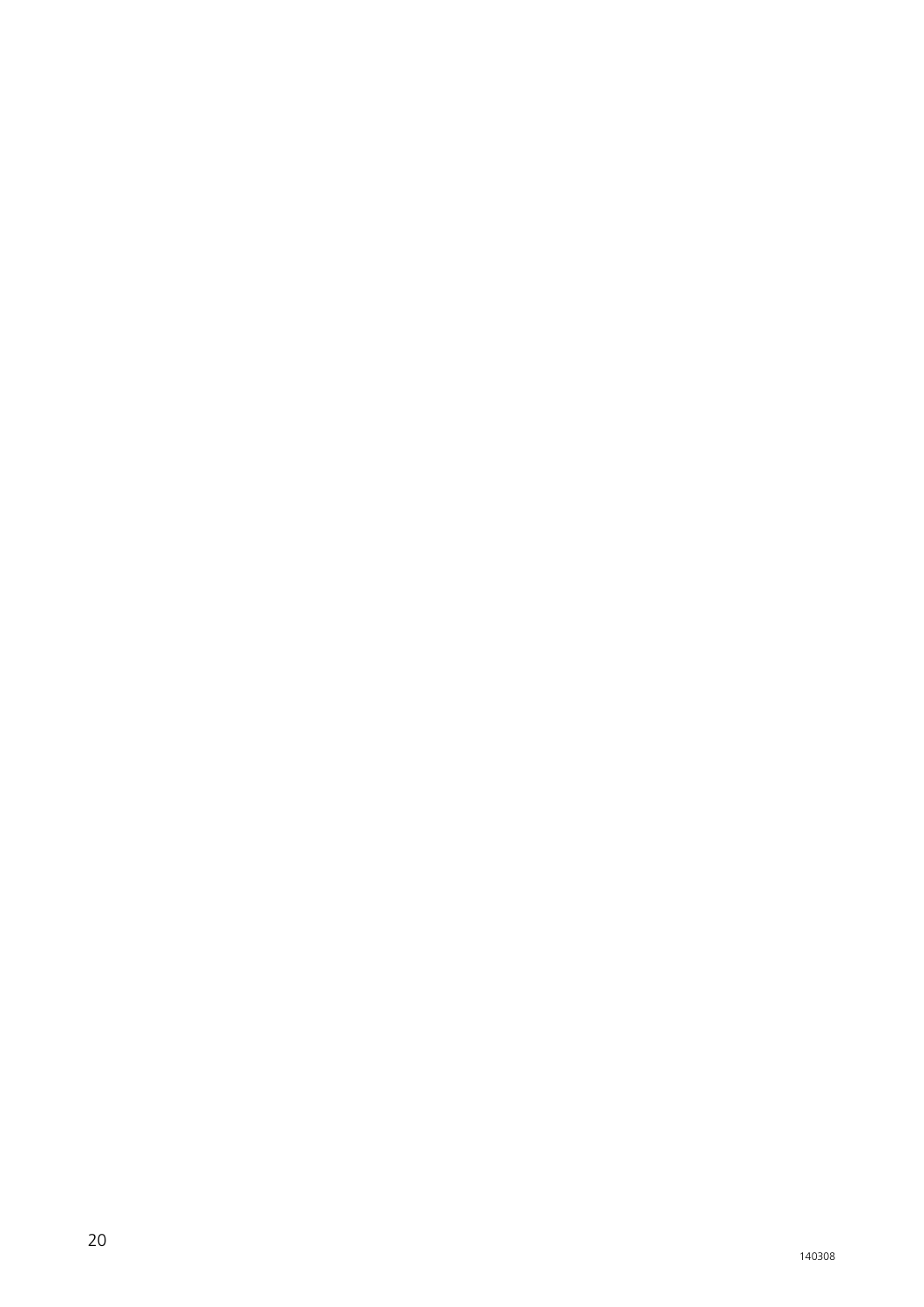# **Appendix II: Notice for Gazette**

#### **Notice of Making of a Recommendation and Assessment for an Amendment to Gas Governance Regulations**

This notice of a recommendation and assessment of an amendment to gas governance regulations is issued by Gas Industry Company Limited ('Gas Industry Co') approved as the industry body by Order in Council under section 43ZL of the Gas Act 1992 (the 'Act').

Section 43O of the Act provides that, no later than 10 working days after making a recommendation for a gas governance regulation to the Minister of Energy, Gas Industry Co must publicise the recommendation and the assessment completed under section 43N of the Act.

#### **Recommendation**

On 12 March 2008 Gas Industry Co made a recommendation to the Minister of Energy under sections 43G(2)(k) and 43S of the Gas Act for approval of an amendment to the Gas (Compliance) Regulations to provide for compliance with, and enforcement of, the rules for the allocation and reconciliation of downstream gas quantities.

A copy of Gas Industry Co's recommendation, including the assessment, is available at no cost on Gas Industry Co's website: http//www.gasindustry.co.nz

Dated at Wellington this th day of March 2008.

For and on behalf of Gas Industry Co

Rt. Hon. James Bolger ONZ, Chair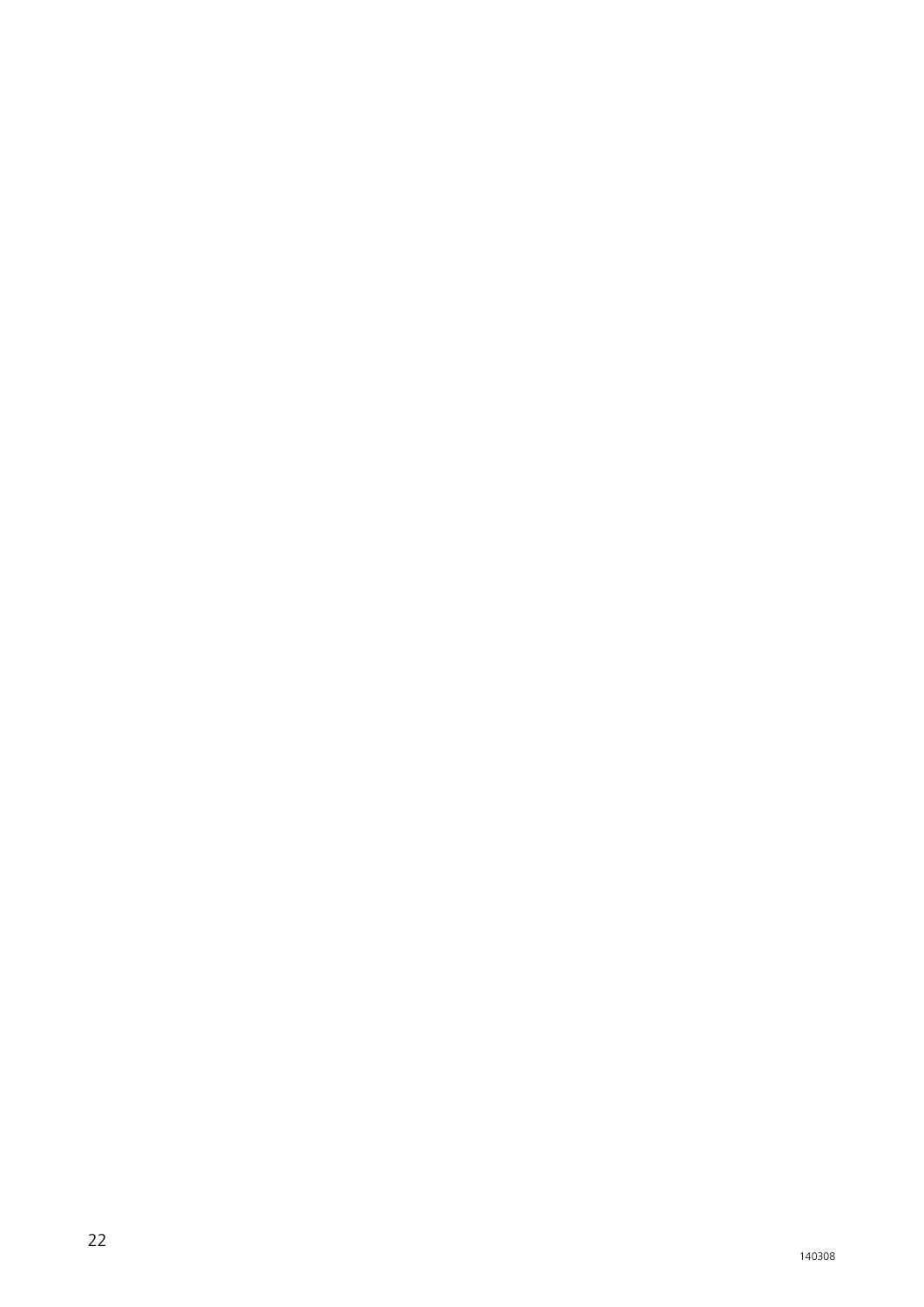# **Appendix III: Notice for website**

Under section 43O of the Gas Act 1992, Gas Industry Co must, no later than 10 working days after making a recommendation to the Minister of Energy on gas governance arrangements, publicise that recommendation and the assessment completed under section 43N of the Act.

On 12 March 2008, Gas Industry Co made a recommendation for an amendment to Gas (Compliance) Regulations for the compliance with and enforcement of the rules relating to the allocation and reconciliation of downstream gas quantities. The text of this recommendation, including the assessment under section 43N of the Act, is available below:

#### **Recommendation to the Minister of Energy on Amendment to Gas (Compliance) Regulations**